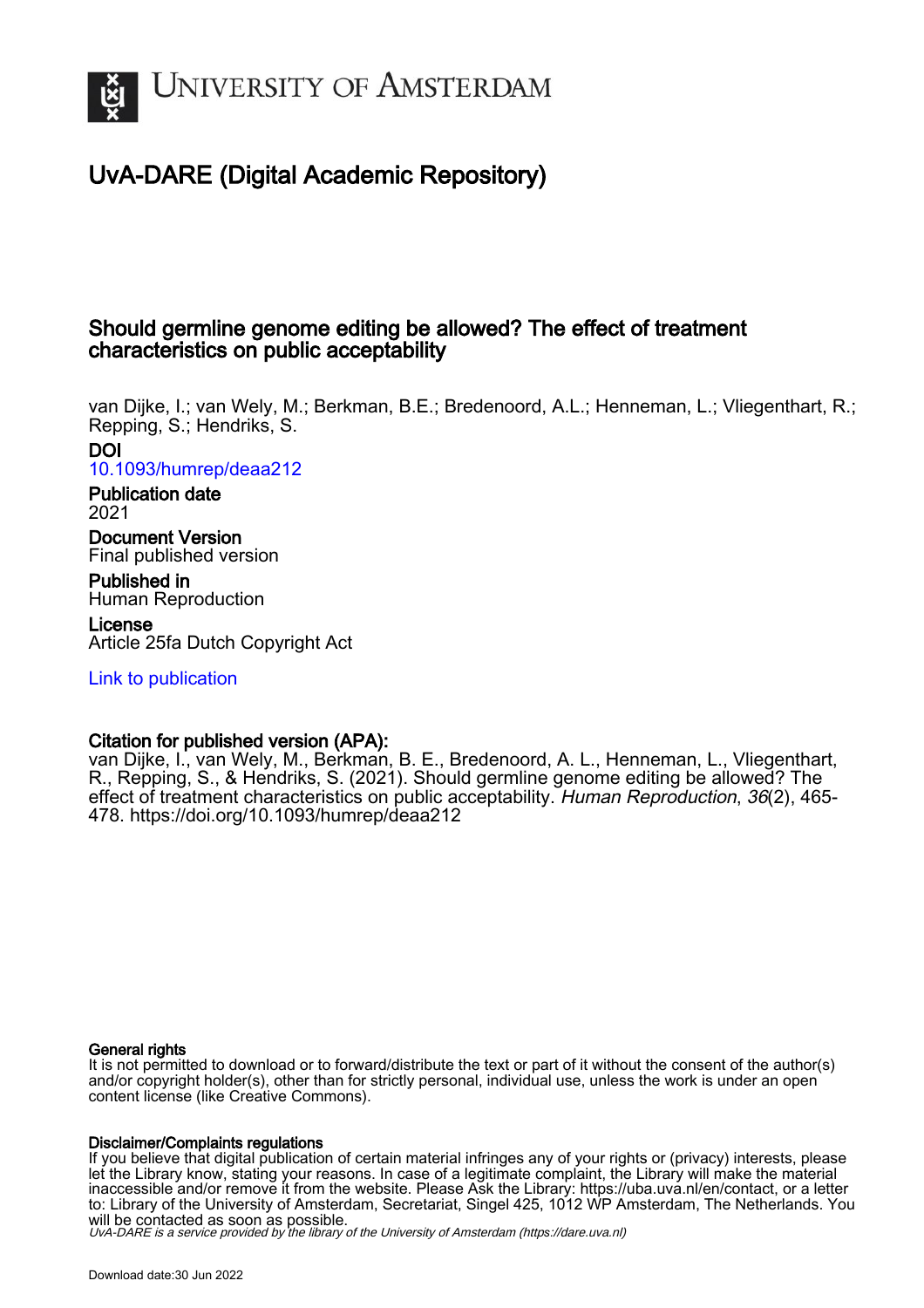Advance Access Publication on November 26, 2020 doi:10.1093/humrep/deaa212

human reproduction

# Should germline genome editing be allowed? The effect of treatment characteristics on public acceptability

## I. van Dijke<sup>1,2</sup>, M. van Wely<sup>l</sup>, B.E. Berkman<sup>3</sup>, A.L. Bredenoord<sup>4</sup>, L. Henneman<sup>2</sup>, R. Vliegenthart<sup>5</sup>, S. Repping<sup>1</sup>, and S. Hendriks<sup>3,</sup>\*

1 Department of Obstetrics and Gynecology, Center for Reproductive Medicine, Amsterdam UMC, University of Amsterdam, Amsterdam 1105 AZ, The Netherlands <sup>2</sup>Department of Clinical Genetics, Amsterdam UMC, Vrije Universiteit Amsterdam, Amsterdam 1081 HV, The Netherlands <sup>3</sup>Department of Bioethics, Clinical Center, National Institutes of Health, Bethesda, MD 20814, USA <sup>4</sup>Department of Medical Humanities, Julius Center, University Medical Center Utrecht, Utrecht 3584 CG, The Netherlands <sup>5</sup>Amsterdam School of Communications Research, University of Amsterdam, Amsterdam 1018 WV, The Netherlands

\*Correspondence address. Department of Bioethics, Clinical Center, National Institutes of Health, Bethesda, MD 20814, USA. E-mail: saskia.hendriks@nih.gov

Submitted on February 23, 2020; resubmitted on June 25, 2020; editorial decision on July 22, 2020

**STUDY QUESTION:** To what extent do characteristics of germline genome editing (GGE) determine whether the general public supports permitting the clinical use of GGE?

SUMMARY ANSWER: The risk that GGE would cause congenital abnormalities had the largest effect on support for allowing GGE, followed by effectiveness of GGE, while costs, the type of application (disease or enhancement) and the effect on child well-being had moderate effects.

WHAT IS KNOWN ALREADY: Scientific progress on GGE has increased the urgency of resolving whether and when clinical application of GGE may be ethically acceptable. Various expert bodies have suggested that the treatment characteristics will be key in determining whether GGE is acceptable. For example, GGE with substantial risks (e.g. 15% chance of a major congenital abnormality) may be acceptable to prevent a severe disease but not to enhance non-medical characteristics or traits of an otherwise healthy embryo (e.g. eye colour or perhaps in the future more complex traits, such as intelligence). While experts have called for public engagement, it is unclear whether and how much the public acceptability of GGE is affected by the treatment characteristics proposed by experts.

STUDY DESIGN, SIZE, DURATION: The vignette-based survey was disseminated in 2018 among 1857 members of the Dutch general public. An online research panel was used to recruit a sample representing the adult Dutch general public.

PARTICIPANTS/MATERIALS, SETTING, METHODS: A literature review identified the key treatment characteristics of GGE: the effect on the well-being of the future child, use for disease or enhancement, risks for the future child, effectiveness (here defined as the chance of a live birth, assuming that if the GGE was not successful, the embryo would not be transferred), cost and availability of alternative treatments/procedures to prevent the genetic disease or provide enhancement (i.e. preimplantation genetic testing (PGT)), respectively. For each treatment characteristic, 2–3 levels were defined to realistically represent GGE and its current alternatives, donor gametes and ICSI with PGT. Twelve vignettes were created by fractional factorial design. A multinominal logit model assessed how much each treatment characteristic affected participants' choices.

MAIN RESULTS AND THE ROLE OF CHANCE: The 1136 respondents (response rate 61%) were representative of the Dutch adult population in several demographics. Respondents were between 18 and 89 years of age. When no alternative treatment/procedure is available, the risk that GGE would cause (other) congenital abnormalities had the largest effect on whether the Dutch public supported allowing GGE (coefficient  $=$   $-3.07$ ), followed by effectiveness (coefficient  $=$  2.03). Costs (covered by national insurance, coefficient  $=$  $-1.14$ ), the type of application (disease or enhancement; coefficient  $=-1.07$ ), and the effect on child well-being (coefficient = 0.97) had similar effects on whether GGE should be allowed. If an alternative treatment/procedure (e.g. PGT) was available, participants were not categorically opposed to GGE, however, they were strongly opposed to using GGE for enhancement (coefficient  $= -3.37$ ). The general acceptability of GGE was higher than participants' willingness to personally use it  $(P < 0.001)$ . When participants considered whether they would personally use GGE, the type of application (disease or enhancement) was more important, whereas effectiveness and costs

Published by Oxford University Press on behalf of European Society of Human Reproduction and Embryology 2020. This work is written by US Government employees and is in the public domain in the US.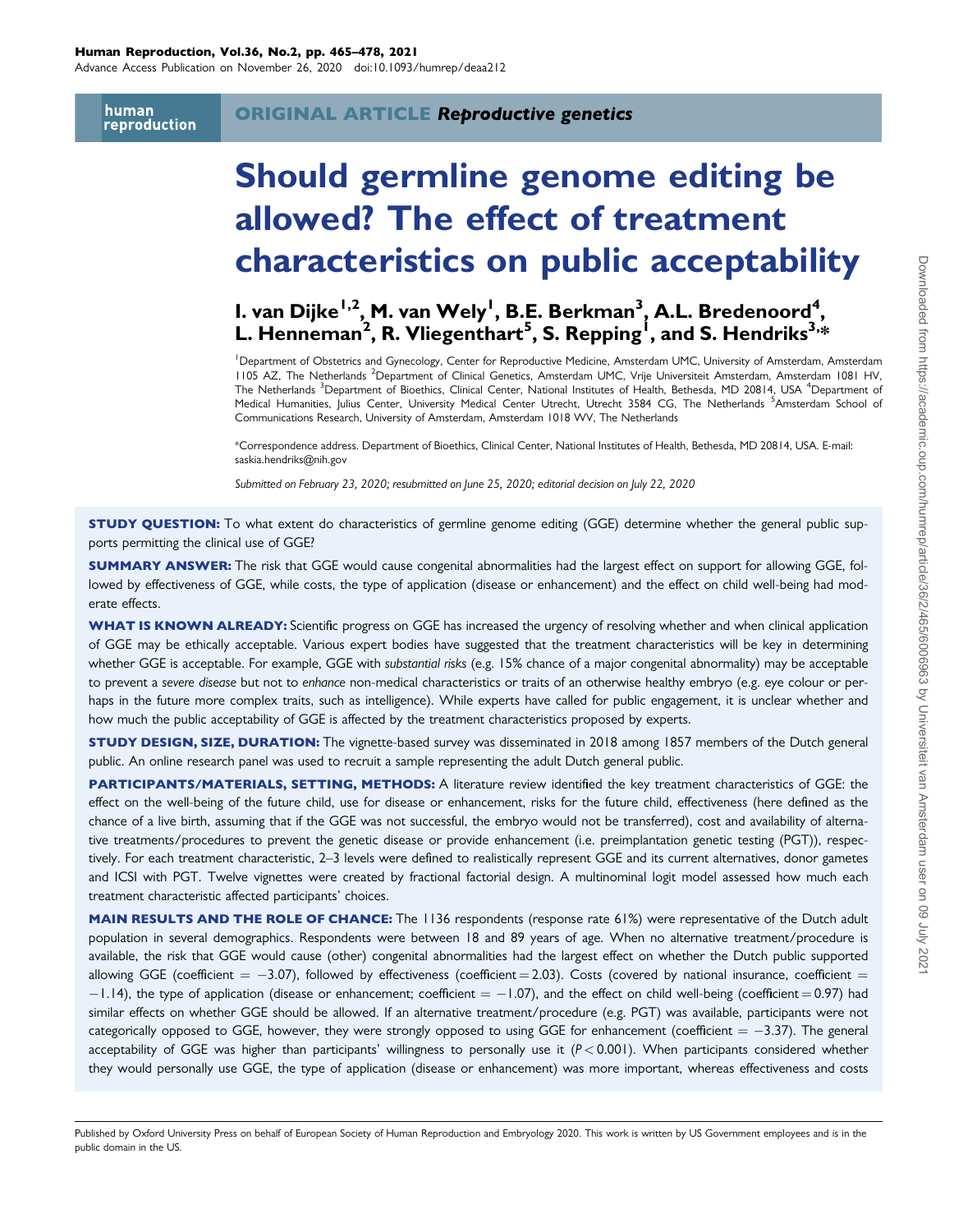(covered by national insurance) were less important than when they considered whether GGE should be allowed. Participants who were male, younger and had lower incomes were more likely to allow GGE when no alternative treatment/procedure is available.

LIMITATIONS, REASONS FOR CAUTION: Some (e.g. ethnic, religious) minorities were not well represented. To limit complexity, not all characteristics of GGE could be included (e.g. out-of-pocket costs), therefore, the views gathered from the vignettes reflect only the choices presented to the respondents. The non-included characteristics could be connected to and alter the importance of the studied characteristics. This would affect how closely the reported coefficients reflect 'real-life' importance.

WIDER IMPLICATIONS OF THE FINDINGS: This study is the first to quantify the substantial impact of GGE's effectiveness, costs (covered by national insurance), and effect on child well-being on whether the public considered GGE acceptable. In general, the participants were strikingly risk-averse, in that they weighed the risks of GGE more heavily than its benefits. Furthermore, although only a single study in one country, the results suggests that—if sufficiently safe and effective—the public may approve of using GGE (presumably combined with PGT) instead of solely PGT to prevent passing on a disease. The reported public views can serve as input for future consideration of the ethics and governance of GGE.

STUDY FUNDING/COMPETING INTEREST(S): Young Academy of the Royal Dutch Academy of Sciences (UPS/RB/745), Alliance Grant of the Amsterdam Reproduction and Development Research Institute (2017–170116) and National Institutes of Health Intramural Research Programme. No competing interests.

#### TRIAL REGISTRATION NUMBER: N/A.

Key words: gene editing / preimplantation diagnosis / bioethics / public opinion / surveys and questionnaires / germline genome editing / genetic enhancement / genetic disease, inborn / genetic techniques

> . . . . . . . . . . . . . . . . . . . . . . . . . . . . . . . . . . . . . . . . . . . . . . . . . . . . . . . . . . . . . . . . . . . . . . . . . . . . . . . . . . . . . . . . . . . . . . . . . . . . . . . . . . .

## Introduction

In November 2018, a Chinese scientist claimed he had created the first genome-edited babies. The scientist had attempted to edit the C-C motif chemokine receptor 5 (CCR5) gene of several human embryos to introduce HIV resistance ([Regalado, 2019](#page-13-0)). Three implanted embryos resulted in live births. This is an example of germline genome editing (GGE): directly modifying the DNA of embryos or germ cells, thereby introducing heritable changes. GGE is a form of germline gene therapy (GGT; the term 'gene therapy' is not meant to imply that any such experimental therapies will have therapeutic benefits).

Beyond this case, scientific progress has also been moving closer to clinical applications of GGE (Smith et al.[, 2012\)](#page-14-0). Several studies have reported successful GGE on human embryos without implantation (e.g. Liang et al.[, 2015](#page-13-0)). Furthermore, progress is being made in animal research, including in non-human primates ([Ishii, 2015](#page-13-0)). Although increasingly successful, GGE is still considered insufficiently safe and effective for clinical application ([NASEM, 2017\)](#page-13-0). The scientific community thus overwhelmingly condemned the Chinese scientist's actions for violating research regulations and ethical norms, some even calling for a temporary global moratorium or ban [\(Adelman](#page-12-0) et al., [2019;](#page-12-0) [Lander](#page-13-0) et al., 2019; [Botkin, 2020](#page-12-0)). However, scientists expect that safety and effectiveness will improve, making clinical use of GGE feasible in the foreseeable future (Smith et al.[, 2012;](#page-14-0) [NASEM, 2017\)](#page-13-0). GGE, however, raises various ethical questions (generally, GGE raises more ethical concern than somatic gene therapy, which does not result in heritable changes). The recent scientific developments have increased the urgency to resolve whether and when the potential clinical application of GGE may be considered ethically acceptable [\(NASEM,](#page-13-0) [2017;](#page-13-0) [Ormond](#page-13-0) et al., 2017; [Howard](#page-13-0) et al., 2018; [NCOB, 2018](#page-13-0); [Andorno](#page-12-0) et al., 2020).

Various influential bodies have concluded that clinical application of GGE may be acceptable under certain conditions ([NASEM, 2017](#page-13-0); [Ormond](#page-13-0) et al., 2017; [de Wert](#page-12-0) et al., 2018; [NCOB, 2018](#page-13-0)). In addition to two consensus criteria, namely safety and effectiveness ([Baltimore](#page-12-0)

et al.[, 2015;](#page-12-0) [NASEM, 2017](#page-13-0)), several other conditions for clinical use have been proposed. Some have argued that GGT may only be used when no alternative treatment is available to prevent the disease [\(Green, 2008](#page-13-0); [NASEM, 2017](#page-13-0)). Other proposed criteria include that GGE should be sufficiently affordable [\(de Wert](#page-12-0) et al., 2018), used to prevent diseases (not for enhancement, which raises additional ethical concerns [\(NASEM, 2017](#page-13-0); [Knoppers](#page-13-0) et al., 2018)), and contribute sig-nificantly to the future child's well-being (Smith et al.[, 2012;](#page-14-0) [Knoppers](#page-13-0) et al.[, 2018\)](#page-13-0). Notably, these conditions do not cover all ethical questions that GGE raises, including concerns about justice and eugenics [\(van Dijke](#page-14-0) et al., 2018; [Andorno](#page-12-0) et al., 2020).

Many scholars have argued for public engagement [\(NASEM, 2017;](#page-13-0) [de Wert](#page-12-0) et al., 2018; [NCOB, 2018;](#page-13-0) [McCaughey](#page-13-0) et al., 2019; [Andorno](#page-12-0) et al.[, 2020\)](#page-12-0). Including the general public may improve the quality of governance decisions, encourage democratic deliberation about technologies with societal implications and improve public trust in science [\(Srinivas, 2017](#page-14-0); [NCOB, 2018](#page-13-0)).

Several studies have since investigated public views. GGE acceptability varies considerably by case and between studies, ranging from 8% to 72% [\(Blendon](#page-12-0) et al., 2016; [Funk and Hefferon, 2018](#page-13-0); [Delhove](#page-12-0) et al., [2020](#page-12-0)). These studies suggest that—at least for a significant part of the general public—the acceptability of GGE depends on certain conditions [\(Delhove](#page-12-0) et al., 2020). The characteristics of GGT that affect acceptability among the general public seem similar to those identified by experts, including GGT's safety [\(Robillard](#page-13-0) et al., 2014; [Wang](#page-14-0) et al., [2017](#page-14-0)), effectiveness [\(Kalfoglou](#page-13-0) et al., 2005), costs (Xiang et al.[, 2015;](#page-14-0) Wang et al.[, 2017](#page-14-0)) and whether alternative treatments are available [\(Hendriks](#page-13-0) et al., 2018). Furthermore, acceptability depends on whether GGE is used for disease prevention or enhancement of spe-cific characteristics/traits ([Hendriks](#page-13-0) et al., 2018) and how much GGE improves the future child's well-being (Funk et al.[, 2016](#page-13-0)).

The existing literature, however, does not provide a comprehensive overview of the extent to which several treatment characteristics influence the acceptability of GGE. Several studies report importance ratings of GGT treatment characteristic(s) (e.g. reporting that safety is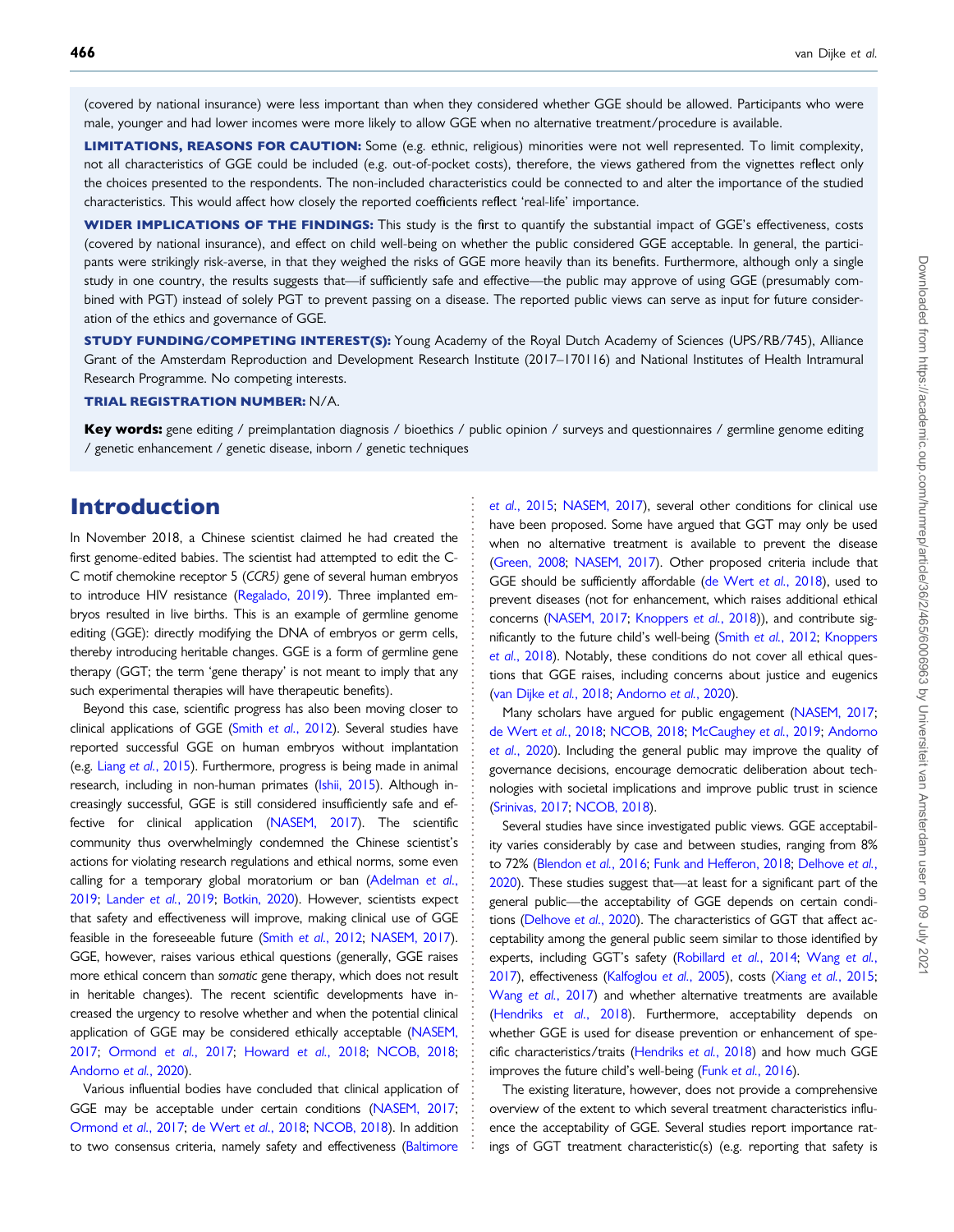important (Wang et al.[, 2017\)](#page-14-0)). However, how these importance ratings translate into the acceptability of GGE with certain characteristics is unclear. Other studies do examine how a treatment characteristic affects the acceptability of GGE (e.g. reporting that GGE used for dis-eases is more acceptable than for enhancement [\(Scheufele](#page-14-0) et al., [2017;](#page-14-0) [McCaughey](#page-13-0) et al., 2019)), but have significant limitations. The main impediment to understanding public views on actual cases is that existing studies have not taken into account that actual cases of GGE comprise various characteristics—both positive and negative ([Delhove](#page-12-0) et al.[, 2020](#page-12-0)). To determine the acceptability of a potential application of GGE, one needs to consider the relative importance of these characteristics and the trade-offs between them. For example, substantial risks may be acceptable if the prevented disease is severe, but not for less severe conditions. Disease applications may be more acceptable generally, yet enhancements with large benefits (e.g. longevity) may be more acceptable than preventing trivial diseases (e.g. inclination towards ingrown toenails). To our knowledge, the simultaneous effects of multiple treatment characteristics on public acceptability of GGE have not been assessed.

This study examined the extent to which key treatment characteristics of GGE determine whether the Dutch general public supports permitting clinical use. As a secondary aim, the study explored whether the effects of the treatment characteristics changed if an alternative treatment would be available, or participants considered willingness to use instead of acceptability. Additionally, the study considered how much safer, more effective or cheaper GGE should be, to counterbalance the negative effect of enhancement applications on acceptability. Finally, the study explored the perceived importance of potential societal effects and ethical arguments for or against GGE.

## Materials and methods

A vignette-based survey was developed, adhering to the International Society for Pharmacoeconomics and Outcomes Research criteria ([Bridges](#page-12-0) et al., 2011).

#### Selecting treatment characteristics and their levels

A systematic literature review and a public survey with open-ended questions were conducted to identify reasons ( $n = 189$ ) for or against clinical use of GGE which could be included as treatment characteristics in this study ([Hendriks](#page-13-0) et al., 2018; [van Dijke](#page-14-0) et al., 2018). However, vignettes with more than six characteristics are too complex ([Ryan and Gerard, 2003\)](#page-13-0), so the number of characteristics was limited using four strategies. First, reasons were excluded that were difficult to transform into treatment characteristics with quantifiable levels (e.g. GGE is too unnatural). Second, the most frequently reported reasons in the systematic review and qualitative study were shortlisted. Third, the relative importance of the shortlisted characteristics was reviewed based on comparative importance ratings from empirical studies and recommendations in conceptual papers ([Supplementary Table SI\)](https://academic.oup.com/humrep/article-lookup/doi/10.1093/humrep/deaa212#supplementary-data). Finally, the treatment characteristics with the largest hypothesized impact on GGE acceptability were selected. Additionally, cost (covered by national health insurance, like most reproductive technologies in the Netherlands) was selected despite its mixed importance ratings,

considering its importance for other reproductive treatments [\(Hendriks](#page-13-0) et al., 2019). The final six characteristics included: (i) type of application (modifying an affected embryo to prevent the future child from having a disease or enhancing an embryo to provide the future child with a desirable characteristic); (ii) effect of preventing the index disease or introducing the desirable characteristic on the future child's well-being; (iii) risk that the reproductive technology would cause major abnormalities (e.g. though off-target effects); (iv) effectiveness (i.e. chance of a pregnancy that results in a live birth); (v) costs covered by national health insurance; and (vi) availability of alternative treatments to prevent the future child from having the disease or alternative procedures to provide a desirable characteristic (e.g. preimplantation genetic testing (PGT); [Supplementary Table SII](https://academic.oup.com/humrep/article-lookup/doi/10.1093/humrep/deaa212#supplementary-data)).

For effectiveness (characteristic iv), instead of narrow definitions of GGE effectiveness sometimes referred to in the literature (e.g. successful modification of cells or embryos), a broader definition was adapted: the chance of a live birth following the procedure [\(Duffy](#page-12-0) et al.[, 2020\)](#page-12-0) (assuming that if the modification would not be successful, the embryo would not be transferred). This allowed for comparison with PGT and referred to the most meaningful outcome for patients. Corresponding to the literature, alternative treatments/procedures (characteristic vi) were framed as options leading to genetic parenthood [\(NASEM, 2017\)](#page-13-0). However, to avoid misconceptions [\(Andorno](#page-12-0) et al.[, 2020](#page-12-0)), the vignettes in which no alternative treatment/procedure was available for couples' hypothetical embryos, noted that couples could still forgo genetic parenthood and use adoption or gamete donation to have child without the disease or with the desirable characteristic. Finally, throughout the paper, the word 'procedure' is used to refer to enhancement, and 'treatment' to refer to the prevention of a disease. We note that the Dutch survey used the Dutch word 'behandeling' to refer to the prevention of a disease or the introduction of a desirable characteristic. While commonly translated to 'treatment', 'behandeling' is not necessarily connected to a medical condition. For example, it is commonly used to refer to cosmetic or wellness procedures.

For each treatment characteristic, 2–3 levels were defined to realistically represent GGE and its current alternatives, donor gametes and ICSI with PGT ([Supplementary Table SII](https://academic.oup.com/humrep/article-lookup/doi/10.1093/humrep/deaa212#supplementary-data)). As GGE is still in a preclinical stage of development, GGE levels were defined by expert judgement. Risk, effectiveness, and treatment costs were presumed to be evaluated relative to an alternative therapy, if available [\(Cavaliere,](#page-12-0) [2017](#page-12-0); [NCOB, 2018](#page-13-0)). Thus, when an alternative treatment/procedure was available, risks, effectiveness and costs were described relative to the alternative (e.g. GGE is more, equally or less expensive than the alternative). When no alternative treatment/procedure was available, these characteristics were described using absolute numbers (e.g. €5000,  $€10000$  or  $€20000$ .

#### Survey design

. . . . . . . . . . . . . . . . . . . . . . . . . . . . . . . . . . . . . . . . . . . . . . . . . . . . . . . . . . . . . . . . . . . . . . . . . . . . . . . . . . . . . . . . . . . . . . . . . . . . . . . . . . . . . . . . . . . . . . . . . . . . . . . . . . . . . . . . . . . . . . . . . . . . . . . . . . . . . . . . . . . . . . . . . . . .

The six treatment characteristics and their 2–3 levels resulted in 216  $[2^{3*}3^{3}]$  possible hypothetical treatments. A fractional factorial design drew an efficient sample of 12 vignettes [\(Ryan and Gerard, 2003](#page-13-0)). For each vignette, participants were asked whether Dutch couples should be allowed to use GGE and whether they would personally use GGE if the described scenario would apply to them ([Fig. 1](#page-4-0)).

The survey introduction explained how GGE would work and current alternatives. Furthermore, the survey listed several ethical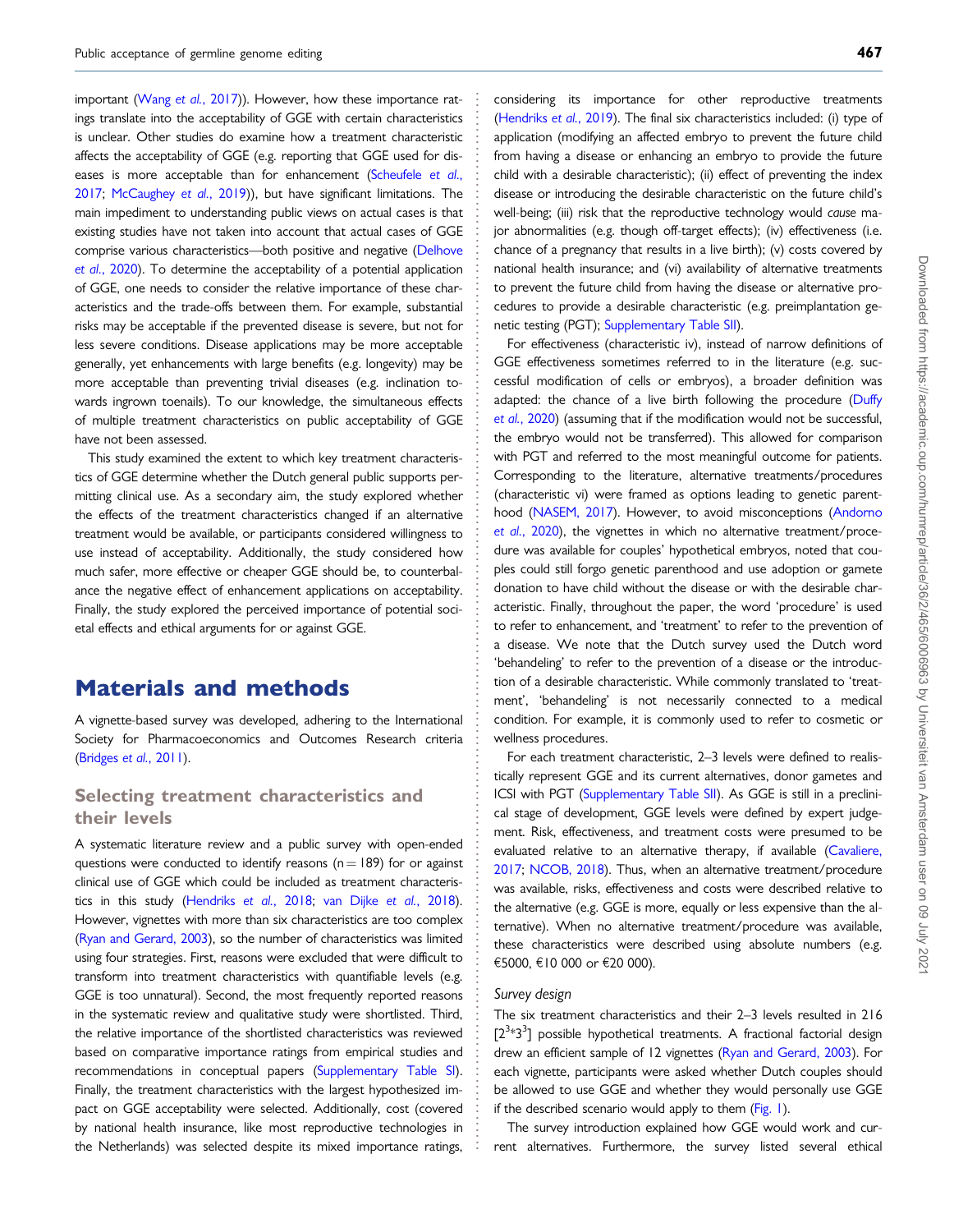<span id="page-4-0"></span>

| Scenario 6          |                                                                                                                                                                                                                                                                                                                                                                                                                                                   |
|---------------------|---------------------------------------------------------------------------------------------------------------------------------------------------------------------------------------------------------------------------------------------------------------------------------------------------------------------------------------------------------------------------------------------------------------------------------------------------|
| Please imagine:     | You and your partner would like to have children. You are healthy, but a carrier of a genetic<br>disease. You could have a child who has this disease. The disease would have a large*<br>effect on the well-being of your child.                                                                                                                                                                                                                 |
|                     | It is possible to use gene editing such that your embryo will no longer have the disease.<br>There are no other treatments** to prevent this disease.                                                                                                                                                                                                                                                                                             |
|                     | - Gene editing results in 40% (2 out of 5) of the cases in a successful pregnancy and the<br>birth of a child. In the rest of the cases, the treatment does not lead to a pregnancy.<br>- Of the babies that are born, 15% (3 out of 20) have a serious birth defect***<br>- This treatment costs society $\epsilon$ 10,000                                                                                                                       |
| O Yes               | Do you think intended parents in the Netherlands should be allowed to use gene editing on<br>their embryo in this scenario?<br>O No (this should be prohibited)                                                                                                                                                                                                                                                                                   |
| O Yes<br>O No       | Would you want to use gene editing on your embryo in this scenario?                                                                                                                                                                                                                                                                                                                                                                               |
| treatment.<br>case. | * Large: your child would have considerable health problems in his/ her daily life that require<br>** You can become a parent of a child without this disease via adoption or by using an egg or<br>sperm donor. The child would not have your genes and hereditary characteristics in that<br>*** Serious birth defect: an anomaly that results in the child experiencing significant<br>difficulties in daily life and that requires treatment. |

Figure 1. Sample question from the survey. The combination of the description of the case ('scenario') and the questions about this case is referred to as a 'vignette'.

arguments for or against clinical use of GGE that were derived from the literature, which could not be transformed into treatment characteristics (e.g. GGE is too unnatural). Participants were requested to rate the importance of these arguments using a Likert scale. Finally, data on sociodemographic characteristics, engagement with biotechnology, trust in institutions, beliefs about nature and nurture and the impact of genetic modification were collected (Singer et al.[, 1998](#page-14-0); [Gaskell](#page-13-0) et al., 2003, [2006](#page-13-0)).

A science education expert edited the survey to lower its reading level. The survey was pilot tested and subsequently adapted to further improve understandability. Twenty-two cognitive interviews were conducted with a convenience sample of the general public until three it-erative interviews revealed no new issues. See [Supplementary data](https://academic.oup.com/humrep/article-lookup/doi/10.1093/humrep/deaa212#supplementary-data) for the English translation of the [survey](https://academic.oup.com/humrep/article-lookup/doi/10.1093/humrep/deaa212#supplementary-data).

#### Data collection

Public acceptability of prenatal gene therapy in the Netherlands is simi-lar to other European Economic Area countries and the USA [\(Gaskell](#page-13-0) et al.[, 2017\)](#page-13-0). However, as limited public education has been a major limitation of previous studies ([Blendon](#page-12-0) et al., 2016), the Dutch public

is interesting as they have the highest familiarity with gene therapy in the European Union [\(Gaskell](#page-13-0) et al., 2006).

A sample of 1857 members of the general public, matching specified demographic characteristics (i.e. gender, age, education, household composition and region) of the Dutch adult population, was drawn from the online Flycatcher panel. Panel members (>10 000) are invited to participate in  $\sim$  10 surveys annually. The survey was disseminated in January 2018. One reminder was sent. Participants received points upon completion (approximate monetary value of  $\epsilon$ 3).

#### Analysis

. . . . . . . . . . . . . . . . . . . . . . . . . . . . . . . . . . . . . . . . . . . . . . . . . . . . . . . . . . . . . . . .

Analyses were performed using SPSS 24 (Armonk, NY: IBM Corp) and R (version 3.1.2;<http://www.r-project.org>).

For the background variables, the proportions or measures of central tendency and variability were calculated.

The primary outcome was whether GGE should be allowed when no alternative is available. A main-effects multinominal logit model was used to determine how much each treatment characteristic and its levels affected participants' choices. All treatment characteristics were initially included as categorical variables. Risks, effectiveness and costs were evaluated as continuous variables after confirming a linear

Downloaded from https://academic.oup.com/humrep/article/36/2/465/6006963 by Universiteit van Amsterdam user on 09 July 2021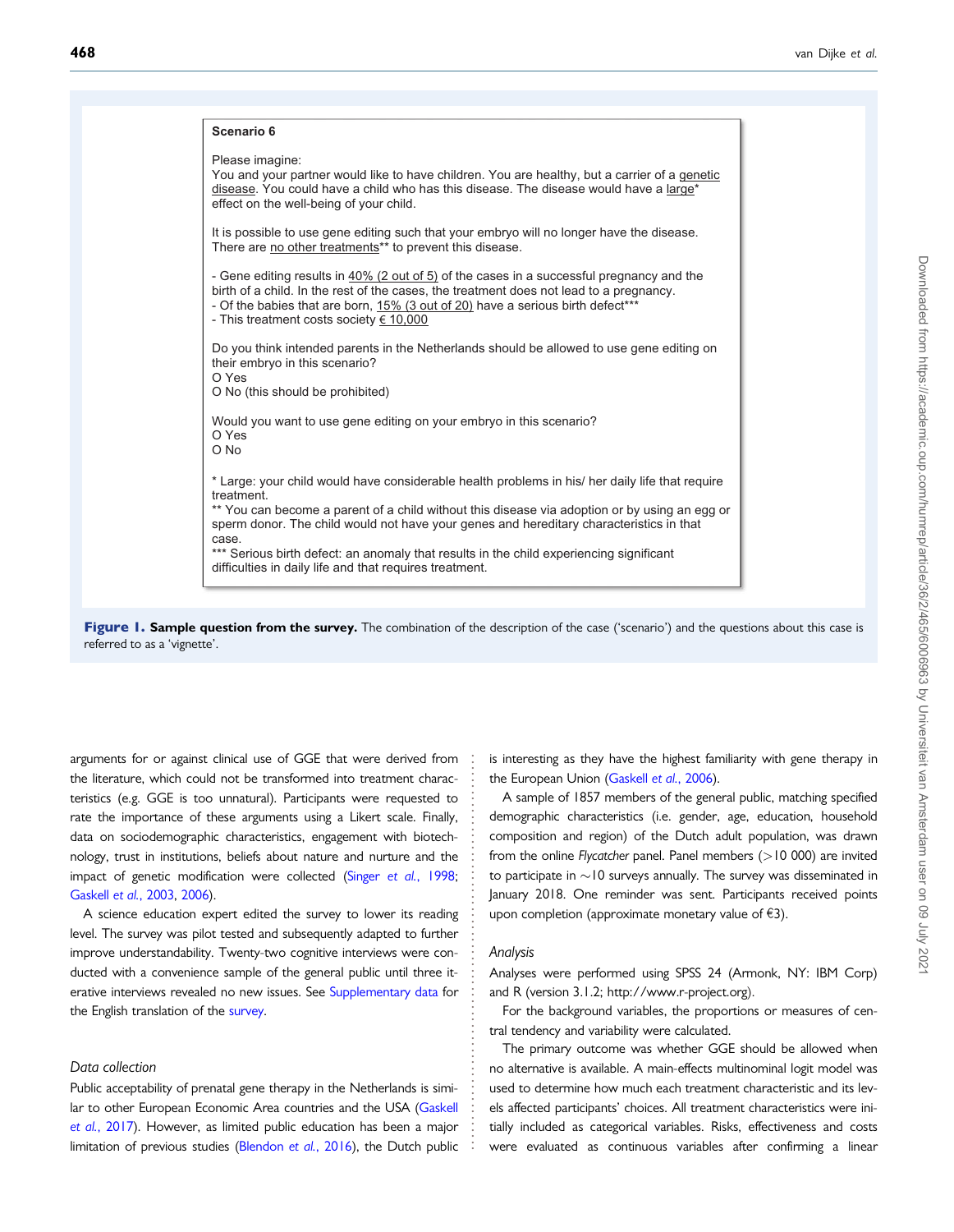. relationship (determination was based on the Akaike information criterion). The output of the multinominal logit models included mean coefficients and their SDs, presented as 95% CIs.

The required amount of improvement in other treatment characteristics that would counterbalance the reduced acceptability of using GGE for enhancement (instead of for disease prevention) was calculated (i.e. marginal rate of substitution (MRS)). Of note, calculating improvements of other characteristics that would counterbalance the negative effect of enhancement on acceptability does not imply that the reasons why enhancement is less acceptable are related to these other characteristics. The MRS was calculated by dividing the difference in the importance scores between the highest and lowest treatment characteristic levels by the importance of GGE for enhancement, modelled as a continuous variable. The median and 95% CIs of the MRS were estimated through Monte Carlo sampling and expressed as percentages [\(Berg, 2004](#page-12-0)). CIs were based on the Krinsky Robb method adjusted for class probabilities. Child well-being was excluded as this was a binary, categorical variable for which this analysis could yield no meaningful outcomes (i.e. it would yield a percentage of a large effect, as opposed to, e.g. a percentage live birth rate).

Pre-planned multivariable analyses explored the associations of age, income and gender with choices. Additional analyses explored the associations of the sociodemographic variables, the attitudes towards science, and the ethical arguments with the outcomes whether GGE should be allowed and willingness to use (when no alternative is available). These associations were only evaluated further when, based on univariate statistics, the variables were associated with preference at a P-value <0.15 to avoid overfitting.

Sample size calculations indicated that 280 participants were required for the main analyses. Larger samples allow for detecting effects of participants' sociodemographics.

Throughout the manuscript, participants' responses on whether Dutch couples should be allowed to use GGE, are referred to as public 'acceptability' of GGE. 'Acceptability' is thus a descriptive term describing the survey results—but also has a normative component, since participants drew normative judgements about GGE cases. Normative reasoning by the public, may, however, be significantly different in nature than that by academics (Bærøe, [2020](#page-12-0)).

#### Ethical approval

Public surveys are exempt from ethics committee review in the Netherlands.

## **Results**

#### Participants and their attitudes

The survey was completed by 1136 participants (response rate 61%). [Table I](#page-6-0) presents the participants' sociodemographic characteristics and their attitudes towards science. Of the participants, 28% had a serious hereditary or genetic condition themselves, or had a family member or acquaintance with such a condition. The participants were representative of the adult Dutch general public regarding gender, region, educational level and household composition, but were older  $(P = 0.01$ , representing an 8-year difference in mean age). [Figures 2](#page-8-0) and [3](#page-9-0) present participants' views on the importance of arguments for and . . . . . . . . . . . . . . . . . . . . . . . . . . . . . . . . . . . . . . . . . . . . . . . . . . . . . . . . . . . . . . . . . . . . . . . . . . . . . . . . . . . . . . . . . . . . . . . . . . . . . . . . . . . . . . . . . . . . . . . . . . . . . . . . . . . . . . . . . . . . . . . . . . . . . . . . . . . . . . . . . . . . . . . . . . . .

against GGE. The most important arguments were the possibility of eradicating diseases (for) and the possibility of GGE being misused for profit (against).

### The effect of the treatment characteristics on GGE acceptability when no alternative treatment/procedure is available

[Figure 4](#page-10-0) uses coefficients to display the effect of each treatment characteristic on acceptability of GGE when no alternative treatment/procedure is available. The larger the coefficient, the larger the effect of this treatment characteristic on whether participants thought GGE should be allowed. If treatment characteristics increased the acceptance of GGE, their coefficients are positive. Negative coefficients reflect that treatment characteristics decreased the acceptance of GGE. The absolute values of the coefficients have no direct interpretation [\(Hauber](#page-13-0) et al., 2016).

All treatment characteristics affected whether participants thought GGE should be allowed in the Netherlands. Participants were more likely to allow GGE when it was used to prevent diseases, it substantially benefitted child well-being, risks of causing congenital malformations were low, success rates were high and costs (covered by health insurance) were low.

Within their presumably realistic ranges, safety had the largest effect on whether participants thought GGE should be allowed, followed by effectiveness. Costs (covered by health insurance), the type of application (disease or enhancement), and the effect on child well-being had similar, more moderate, effects on whether participants thought GGE should be allowed. Participants who were male, younger and had lower incomes were more likely to allow GGE.

## The effect of the treatment characteristics when considering willingness to use GGE or when an alternative treatment/ procedure is available

There was a very strong positive relationship between participants' views on allowing GGE and their willingness to use GGE (Phi-coefficient 0.71–0.82; [Supplementary Table SIII\)](https://academic.oup.com/humrep/article-lookup/doi/10.1093/humrep/deaa212#supplementary-data). However, GGE acceptability was higher than participants' willingness to personally use it  $(P < 0.001)$ . All treatment characteristics affected participants' willing-ness to use GGE if no alternative was available [\(Fig. 5a\)](#page-11-0). Males and participants with lower incomes were more willing to use GGE. As compared to their effect on whether GGE should be allowed, the type of application (disease or enhancement) seemed to affect willingness to use GGE more, whereas effectiveness and costs (covered by national insurance) seemed to have less of an effect.

When the vignette described that an alternative treatment/procedure was available (and safety, effectiveness and costs of GGE were described relative to the alternative), the effect of the treatment characteristics on the participants' support for GGE was different [\(Fig. 5b](#page-11-0)). Specifically, when an alternative procedure was available, participants were strongly opposed to using GGE for enhancement. The effect of the type of application (disease or enhancement) was so dominant to participants' (dis)approval of GGE, that the other treatment characteristics had only a limited effect. Only the effect on child well-being and effectiveness (compared to the alternative) also significantly impacted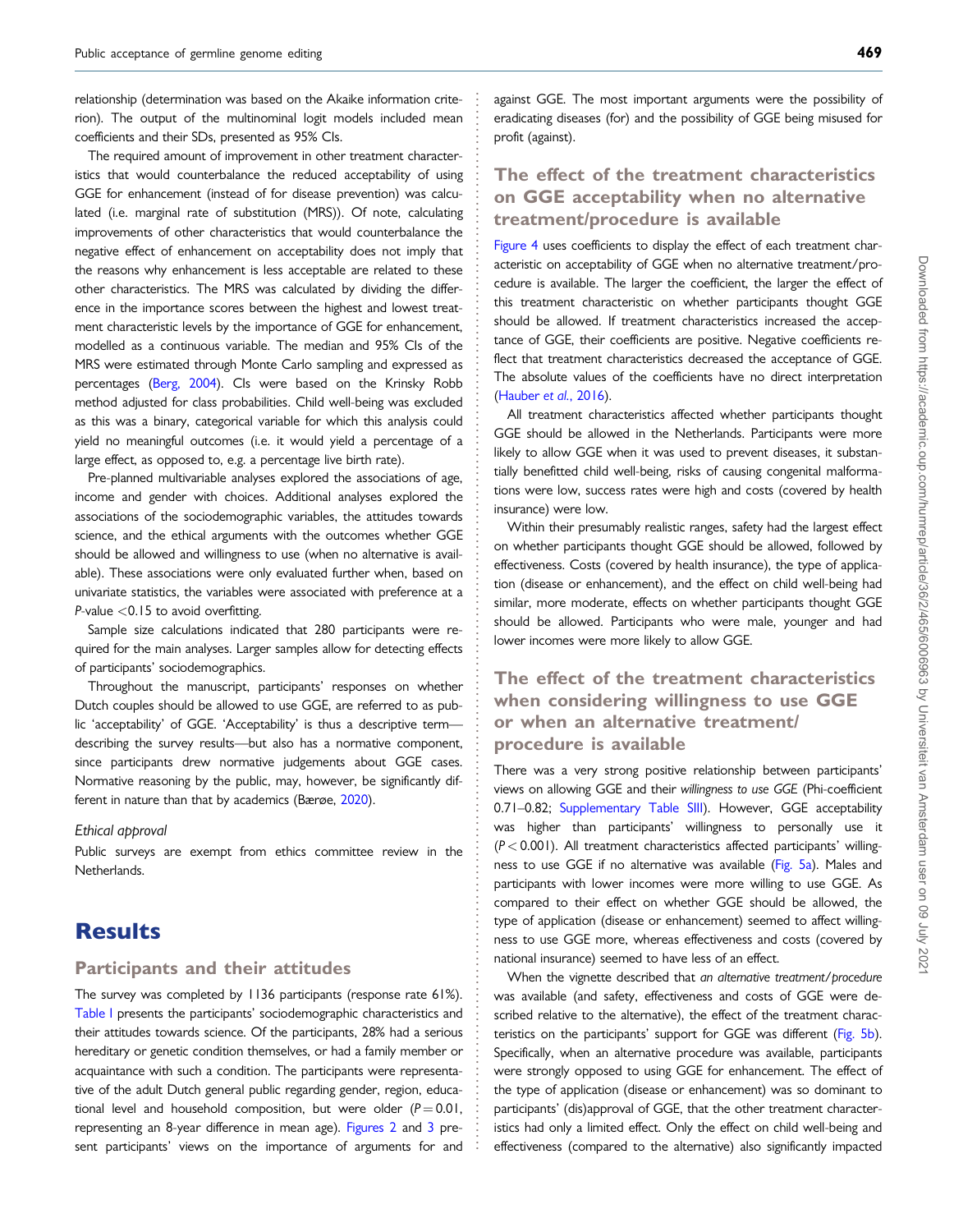|                                                                                                                      |                                                                                                                                        | Proportion (%)           |
|----------------------------------------------------------------------------------------------------------------------|----------------------------------------------------------------------------------------------------------------------------------------|--------------------------|
| Sociodemographic characteristics                                                                                     |                                                                                                                                        |                          |
| Male gender                                                                                                          |                                                                                                                                        | 576/1136 (50.7%)         |
| Age (year)                                                                                                           | $18 - 44$                                                                                                                              | 419/1136 (36.9%)         |
|                                                                                                                      | $44 - 65$                                                                                                                              | 445/1136 (39.2%)         |
|                                                                                                                      | >65                                                                                                                                    | 272/1136 (23.9%)         |
| Western ethnic background <sup>a</sup>                                                                               |                                                                                                                                        | $1115/1136$ (98.2%)      |
| <b>Education level</b>                                                                                               | Low                                                                                                                                    | 335/1136 (29.5%)         |
|                                                                                                                      | Middle                                                                                                                                 | 499/1136 (43.9%)         |
|                                                                                                                      | High                                                                                                                                   | 302/1136 (26.6%)         |
| Having children                                                                                                      |                                                                                                                                        | 740/1136 (65.1%)         |
| Income                                                                                                               | Minimum (less than $f(11000)$                                                                                                          | $67/1136$ (5.9%)         |
|                                                                                                                      | Below average (between €11 000 and €23 000)                                                                                            | 229/1136 (20.1%)         |
|                                                                                                                      | Modal (between €23 000 and €34 000)                                                                                                    | 239/1136 (21.0%)         |
|                                                                                                                      | Between I and 2 times modal (between €34 000 and €56 000)                                                                              | 221/1136 (19.5%)         |
|                                                                                                                      | Two times modal or more (€56 000 or more)                                                                                              | 112/1136(9.9%)           |
|                                                                                                                      | Do not know/do not want to say                                                                                                         | 268/1136 (23.6%)         |
| Type of religion                                                                                                     | None                                                                                                                                   | $606/1114$ (54.4%)       |
|                                                                                                                      | Roman Catholic                                                                                                                         | 240/1114 (21.5%)         |
|                                                                                                                      | Protestant                                                                                                                             | 183/1114 (16.4%)         |
|                                                                                                                      | Other, including Islam, Hinduism, Buddhism                                                                                             | 85/1114 (7.6%)           |
| Importance of religion (mean $\pm$ SD; maximum importance is 10)                                                     |                                                                                                                                        | $2.3 \pm 3.2$            |
| Political preference <sup>b</sup>                                                                                    | Left $(1-4)$                                                                                                                           | 353/1036 (34.1%)         |
|                                                                                                                      | Middle $(5-6)$                                                                                                                         | 362/1036 (34.9%)         |
|                                                                                                                      | Right (7-10)                                                                                                                           | 321/1036 (31.0%)         |
| Political preference <sup>b</sup>                                                                                    | Progressive (1-4)                                                                                                                      | 360/1053 (34.2%)         |
|                                                                                                                      | Middle $(5-6)$                                                                                                                         | 373/1053 (35.4%)         |
|                                                                                                                      | Conservative (7-10)                                                                                                                    | 320/1053 (30.4%)         |
| The participant, or a family member or acquaintance of the participant has a serious hereditary or genetic condition |                                                                                                                                        | 308/1100 (28.0%)         |
| Self-reported knowledge about genetics                                                                               | No knowledge                                                                                                                           | 246/1136 (21.7%)         |
|                                                                                                                      | Limited knowledge                                                                                                                      | 726/1136 (63.9%)         |
|                                                                                                                      | A fair amount of knowledge                                                                                                             | $134/1136$ (11.8%)       |
|                                                                                                                      | A lot of knowledge                                                                                                                     | 30/1136 (2.6%)           |
| Attitudes towards science                                                                                            |                                                                                                                                        |                          |
| Engagement with biotechnology <sup>c</sup> (mean $\pm$ SD, maximum score is 1)                                       |                                                                                                                                        | $0.37 \pm 0.28$          |
| Nature versus nurture beliefs                                                                                        | Heredity and genes determine the behaviour of a person as much as the en-<br>vironment and society in which a person grows up          | 706/1136 (62.1%)         |
|                                                                                                                      | The environment and society in which a person grows up determine the be-                                                               | 271/1136 (23.9%)         |
|                                                                                                                      | haviour of a person most                                                                                                               |                          |
|                                                                                                                      | Heredity and genes determine the behaviour of a person most                                                                            | 159/1136 (14.0%)         |
| Trust in institutions                                                                                                | Physicians who are monitoring the health implications                                                                                  | $915/1136$ (80.5%)       |
|                                                                                                                      | University scientists who are developing treatments                                                                                    | 776/1136 <b>(68.3</b> %) |
|                                                                                                                      | Government institutions (e.g. National Institute for Public Health and the<br>Environment) that are monitoring the health implications | 649/1136 (57.1%)         |
|                                                                                                                      | Ethics committees advising on the moral aspects                                                                                        | 591/1136 (52.0%)         |
|                                                                                                                      | The Dutch government in making regulations on the techniques                                                                           | 479/1136 (42.2%)         |
|                                                                                                                      | The European Commission in making regulations on the techniques                                                                        | 374/1136 (32.9%)         |
|                                                                                                                      | Media that are reporting on the techniques                                                                                             | 203/1136 (17.9%)         |
|                                                                                                                      | Scientists in industry who are developing treatments                                                                                   | 195/1136 (17.2%)         |
|                                                                                                                      | Spiritual/religious leaders advising on the moral aspects                                                                              | $147/1136$ (12.9%)       |
|                                                                                                                      |                                                                                                                                        | (continued)              |

<span id="page-6-0"></span>Table I Sociodemographic characteristics of participants in a survey of the acceptability of germline genome editing and their attitudes towards science.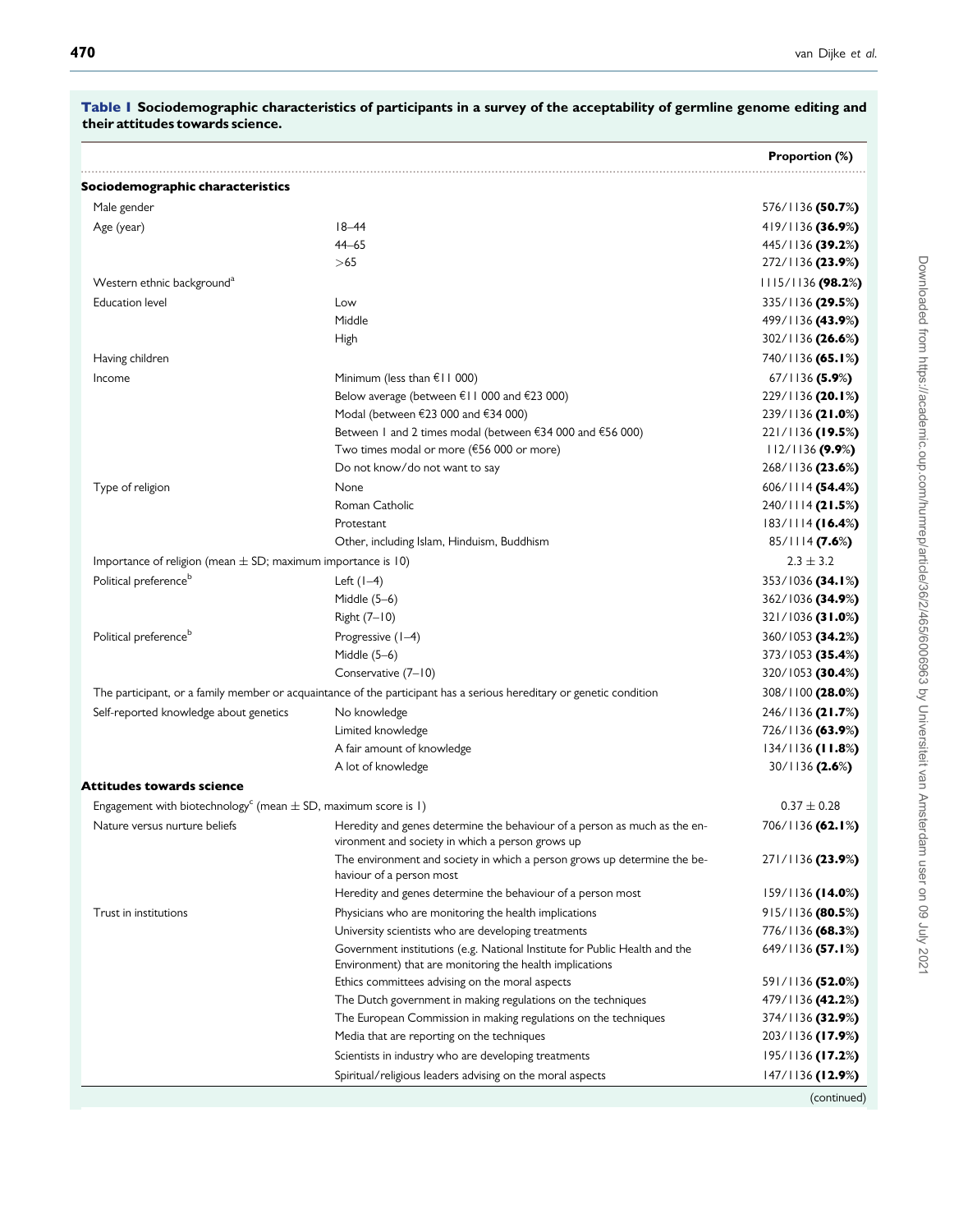| <b>Table   Continued</b>                               |                                                                    |                                        |  |  |
|--------------------------------------------------------|--------------------------------------------------------------------|----------------------------------------|--|--|
|                                                        |                                                                    | <b>Proportion (%)</b>                  |  |  |
| Expected future impact of<br>gene editing (in general) | Don't know<br>It will improve people's lives                       | 393/1136 (34.6%)<br>$359/1136$ (31.6%) |  |  |
|                                                        | It will worsen people's lives<br>It will not affect people's lives | 202/1136 (17.8%)<br>$182/1136$ (16.0%) |  |  |

a<br>Persons were defined as having a non-western ethnic background if they were born in a non-western country or at least one parent was born in a non-western country ([https://](https://www.cbs.nl/en-gb/our-services/methods/definitions? tab=m#id=migration-background) [www.cbs.nl/en-gb/our-services/methods/definitions? tab](https://www.cbs.nl/en-gb/our-services/methods/definitions? tab=m#id=migration-background)=[m#id](https://www.cbs.nl/en-gb/our-services/methods/definitions? tab=m#id=migration-background)=[migration-background\)](https://www.cbs.nl/en-gb/our-services/methods/definitions? tab=m#id=migration-background).

<sup>b</sup>Participants were asked to place themselves on a 'political' scale of 0–10 (left-right and progressive-conservative), which were grouped into categories.

c A composite measure for engagement with biotechnology was created by adding (i) the frequency of discussing biotechnology, (ii) the willingness to read articles or watch TV shows on biotechnology and (iii) the willingness to participate in biotechnology debates ([Gaskell](#page-13-0) et al., 2003). The composite variable was divided by 3 to get a score between 0 and 1, and described by mean and SD.

> . . . . . . . . . . . . . . . . . . . . . . . . . . . . . . . . . . . . . . . . . . . . . . . . . . . . . . . . . . . . . . . . . . . . . . . . . . . . . . . . . . . . . . . . . . . . . . . . . . . . . . . . . . . . . . . . . . . . . . . . . . . . . . .

participants' choices. [Supplementary Fig. SI](https://academic.oup.com/humrep/article-lookup/doi/10.1093/humrep/deaa212#supplementary-data) displays the willingness to use GGE when an alternative treatment/procedure was available.

## Associations with sociodemographic characteristics, attitudes towards science or ethical arguments

Sociodemographic characteristics, attitudes towards science or the value participants attached to ethical arguments [\(Figs 2 and 3\)](#page-8-0) were not associated with allowing GGE or willingness to use GGE, with one exception. Participants who considered uncertain long-term societal consequences important were less likely to approve of GGE (coefficient 1.08,  $P < 0.01$ ) or use GGE (coefficient 1.13,  $P < 0.01$ ) when there was no alternative. As few participants had non-Western ethnic backgrounds, the effect of ethnicity was not assessed.

## The necessary improvements in safety, effectiveness or costs to compensate for the negative effect of enhancement

If two cases of GGE were identical in all characteristics (i.e. similar safety, effectiveness, costs, and effect on child well-being), but one prevented a disease and the other introduced an enhancement, the disease case would be more acceptable. However, MRS analysis showed that if, for example, the costs of the enhancement would be  $E13$  950 lower, both cases would be equally acceptable (95% CI: €8400-19 500). Similarly, a 15.6% higher success rate or a 4.5% lower risk of major abnormalities would offset the reduced acceptability of GGE being used for enhancement instead of for disease prevention (95% CI: 10.5–20.6% and 2.10–6.8%, respectively). Notably, while acceptability may increase after compensating for the negative effect of enhancement, this does not necessarily mean a GGE case would be considered above the threshold of acceptability.

## **Discussion**

The results demonstrate that when no alternative for GGE was available, risks had the largest effect on whether the public supported allowing GGE, followed by effectiveness. Costs, the type of application and the effect on child well-being had similar, more moderate effects on whether GGE should be allowed.

#### Strengths and limitations

To our knowledge, the simultaneous effects of multiple treatment characteristics on public acceptability of GGE have not previously been assessed. Existing literature focuses on importance ratings (e.g. [Wang](#page-14-0) et al.[, 2017\)](#page-14-0) or on how individual treatment characteristics affect ac-ceptability (e.g. [Scheufele](#page-13-0) et al., 2017). This study provides a more comprehensive and nuanced analysis of the effect that various treatment characteristics can have on GGE acceptability.

To enable investigating public views on a complex topic like GGE, several strategies were employed: providing information about GGE, using concrete vignettes (instead of abstract trade-off questions), employing a science education expert and pilot-testing. While survey participants' understanding of complicated concepts is difficult to assess, the overlap between participant responses and expert views was encouraging. Furthermore, 87% of participants rated the survey's difficulty as easy to neutral.

This study's participants were representative of the (Dutch) general public in multiple demographics, unlike many of the existing studies (e.g. [Weisberg](#page-14-0) et al., 2017; [McCaughey](#page-13-0) et al., 2019). Despite a good response rate (61%), some (e.g. ethnic, religious) minorities were underrepresented. Further research should assess additional perspectives. The latter may also include views of couples who are trying to conceive without passing on a genetic disorder as their willingness to use GGE may differ from that of the general public who are imagining being in this situation.

To limit vignette complexity, only six treatment characteristics were included, consistent with accepted limitations of this methodology [\(Ryan and Gerard, 2003](#page-13-0)). However, the characteristics that were not included (e.g. out-of-pocket costs) may be connected to and alter the importance of the studied characteristics. This would affect how closely the reported coefficients reflect 'real-life' importance. Furthermore, as GGE is still being developed, the realistic ranges of levels of the characteristics were based on expert judgement, with some being further from current possibilities than others. Most notably, the combination of enhancement and GGE having a large effect on child well-being seems theoretically possible (e.g. with longevity as the enhancement) but far removed from current abilities and more uncertain and dependent on contextual factors [\(NCOB, 2018](#page-13-0)).

If alternatives to GGE were available, the risks, effectiveness and costs levels were described relative to the alternative treatment/procedure, instead of using absolute numbers. While consistent with the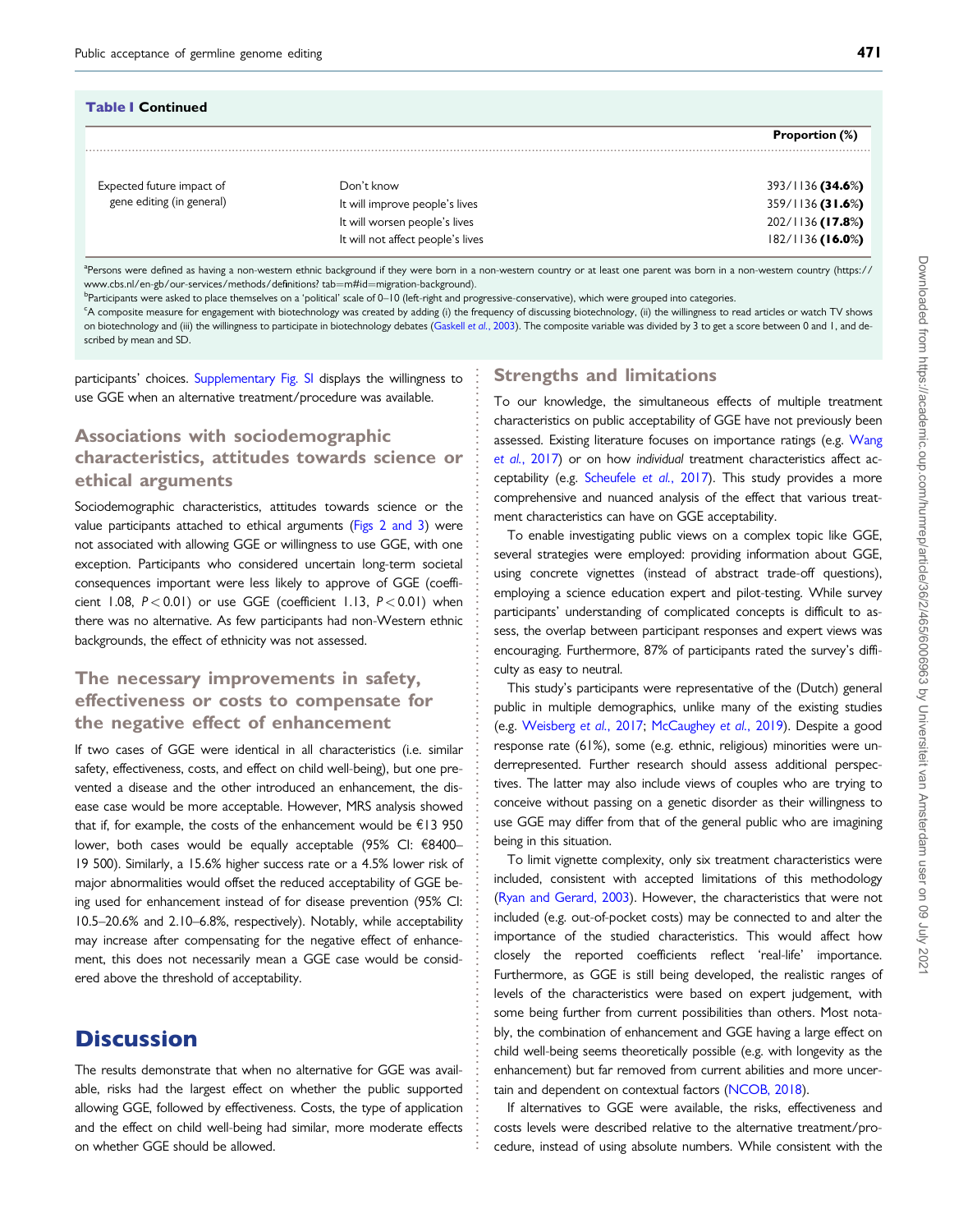<span id="page-8-0"></span>

Figure 2. Importance of arguments for clinical use of GGE. Mean important scores are displayed in the white boxes on the bars. \*A child that is conceived from the sperm and egg cell of his/her intended parents. The child thus has the genes and hereditary characteristics of his/her intended parents. GGE, germline genome editing.

> . . . . . . . . . . . . . . . . . . . . . . . . . . . . . . . . . . . . . . . . . . . . . . . . . . . . . . . . . . . . . . . . . . . . . . . . .

literature [\(Cavaliere, 2017](#page-12-0); [NCOB, 2018\)](#page-13-0), this limited the comparability of the scenarios and thereby assessment of the effect of alternatives being available.

Finally, the vignettes were selected using a theoretically efficient fractional factorial design. This design did not account for the dominance of the type of application in scenarios where an alternative was available, limiting detection of smaller effects of the other treatment characteristics.

#### Findings in the context of the literature

The acceptability (9–47%) and willingness to use GGE (6–38%) in this study's hypothetical scenarios were comparable to acceptability ranges in previous studies on GGE 8-72% [\(Blendon](#page-12-0) et al., 2016; [Funk and](#page-13-0) [Hefferon, 2018\)](#page-13-0). GGE acceptability was higher than willingness to use although the two were correlated. While this was not previously assessed for GGE, similar results are reported for paediatric vaccines ([Hadisoemarto and Castro, 2013\)](#page-13-0).

The effect on child well-being, the type of application, safety, effectiveness and costs all significantly affected GGE acceptability when no alternative was available. This validated their selection based on importance in the literature.

When no alternatives were available, risk of congenital abnormalities most affected acceptability and willingness to use GGE, a finding which corresponds to previous studies on GGT ([Rabino, 2006;](#page-13-0) [Wang](#page-14-0) et al.,

[2017](#page-14-0)) and some experts' views (Smith et al.[, 2012](#page-14-0)). Still, participants were strikingly risk-averse [\(Tversky and Kahneman, 1981](#page-14-0)) in that they weighed the risks of GGE more heavily than its benefits. For example, GGE use was more acceptable when it would cure a severe (rather than minor) disease. However, this positive effect was roughly nullified if GGE would increase the risk of a congenital abnormality by just 4% (extracted from [Fig. 5\)](#page-11-0). This was true even though major abnormalities and severe diseases were described as having similar effects on wellbeing. The appropriate policy implications of this risk aversion should be considered.

GGE's relative safety compared to available alternative treatments/ procedures did not impact GGE approval. Based on the cognitive interviews, participants may have assumed that current treatments are low-risk (indeed, available data about ICSI with PGT is reassuring [\(Heijligers](#page-13-0) et al., 2018)), such that increased safety will have little marginal utility. Moreover, participants may trust clinicians not to propose risky therapies when low-risk alternatives exist, such that when GGE was listed as riskier than the alternative, they presumed it not to be high-risk. Although safety may have had a small effect, the dominance of the type of application in the analysis prevented the detection of such effects. Further studies could compare GGE with riskier potential alternative therapies.

Effectiveness has only been reported as having a substantial impact on support for allowing GGT in qualitative data (in which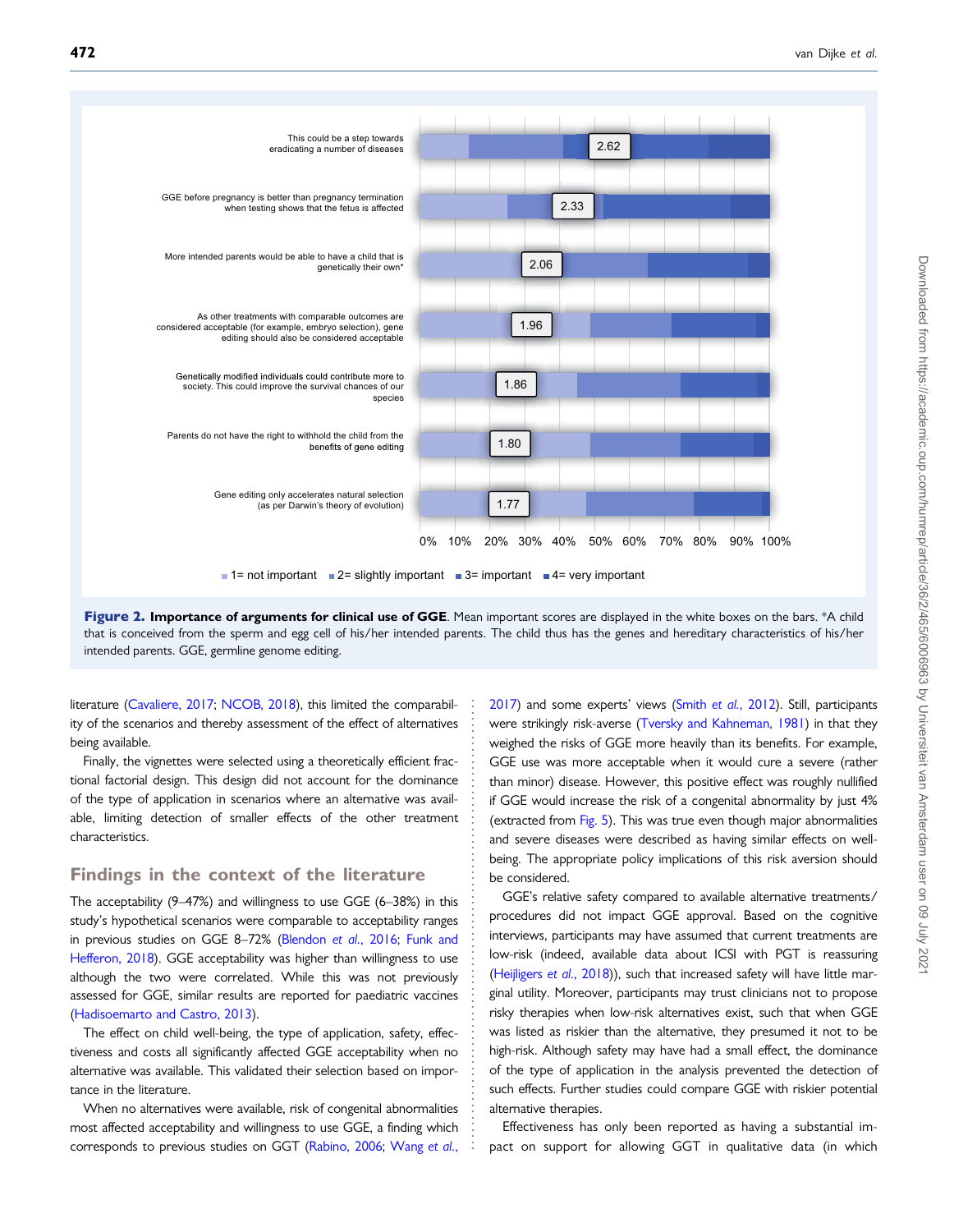<span id="page-9-0"></span>

Figure 3. Importance of arguments against clinical use of GGE. Mean importance scores are displayed in the white boxes on the bars.

. . . . . . . . . . . . . . . . . . . . . . . . . . . . . . . . . . . . . . . . . . . . . . . . . . . . . . . . . . . . . . . . . . . . . . . . . . . . . . . . . .

. effectiveness was not clearly defined, making comparison difficult) (Lewis et al.[, 1997;](#page-13-0) [Kalfoglou](#page-13-0) et al., 2005; [Hendriks](#page-13-0) et al., 2018). However, the present study's finding aligns with public views on other reproductive therapies [\(Hendriks](#page-13-0) et al., 2017) and general drug approval processes. While incorporating an effectiveness threshold could limit reproductive autonomy, such restrictions may protect patients from therapies with unfavourable risk-benefit ratios, and could be justified by public health insurance prioritizing costeffective therapies (Riggan et al.[, 2019](#page-13-0)). Interestingly, participants' support for allowing GGE increased if GGE was more effective than alternative treatments, providing an opening for couples to use GGE to increase the number of available embryos after PGT. Around 2771 PGT cycles are annually registered by ESHRE for intended parents who are carriers of genetic disorders (including PGT for chromosome abnormalities, sexing for X-linked disease and singlegene disorders from 71 centres [\(De Rycke](#page-12-0) et al., 2017)). Potential use of GGE by these couples could substantially expand potential users beyond the small number of couples who are unable to create disease-free embryos (Viotti et al.[, 2019\)](#page-14-0) (which some experts proposed as a limit [\(Green, 2008](#page-13-0); [NASEM, 2017](#page-13-0))).

GGE costs covered by public health insurance had a surprisingly large effect on whether participants supported allowing GGE, considering that in other studies the costs of GGT had mixed importance and insurance coverage was not always specified (Xiang et al.[, 2015](#page-14-0); [Wang](#page-14-0) et al.[, 2017](#page-14-0)). The results, however, resemble those for other repro-ductive treatments [\(Hendriks](#page-13-0) et al., 2019) and may be understood in the context of a finite national healthcare budget and distributive

justice concerns [\(Wellcome Trust, 2005](#page-14-0); Hui et al.[, 2009\)](#page-13-0). Insurancecovered costs affected willingness to use less than acceptability. This might be because people are more likely to consider the treatment coverage's burden on the national healthcare budget when considering population-level introduction than when considering whether they would use such a treatment themselves. Self-interest may also play a role accepting costly treatments for themselves.

GGE acceptability was affected by the type of application (enhancement or disease) and the effect it would have on child well-being. Participants considered enhancements applications less acceptable than disease applications, even if the effect of both on the well-being of the child would be the same. An enhancement with a large effect on child well-being was considered almost as acceptable as a disease application with a small effect on child well-being. Participants thus disfavoured enhancement, instead of merely judging both application types by their benefits (and risks), as some experts proposed [\(Green, 2008](#page-13-0)). Enhancement may be less acceptable in and of itself because of public concerns about its societal effects or ethics (e.g. justice) [\(Hendriks](#page-13-0) et al., [2018\)](#page-13-0). When alternative procedures would be available that could provide couples with embryos with a desirable characteristic (e.g. PGT, theoretically), participants seemed to support expert statements that rule out using GGE for enhancement [\(NASEM, 2017;](#page-13-0) [Ormond](#page-13-0) et al., [2017\)](#page-13-0). In the absence of alternative procedures, enhancement applications were still significantly less acceptable; however, this effect was not overwhelming relative to other undesirable treatment characteristics. This might indicate that, in this context, the public is slightly more tolerant of enhancement. Future research may explore this further.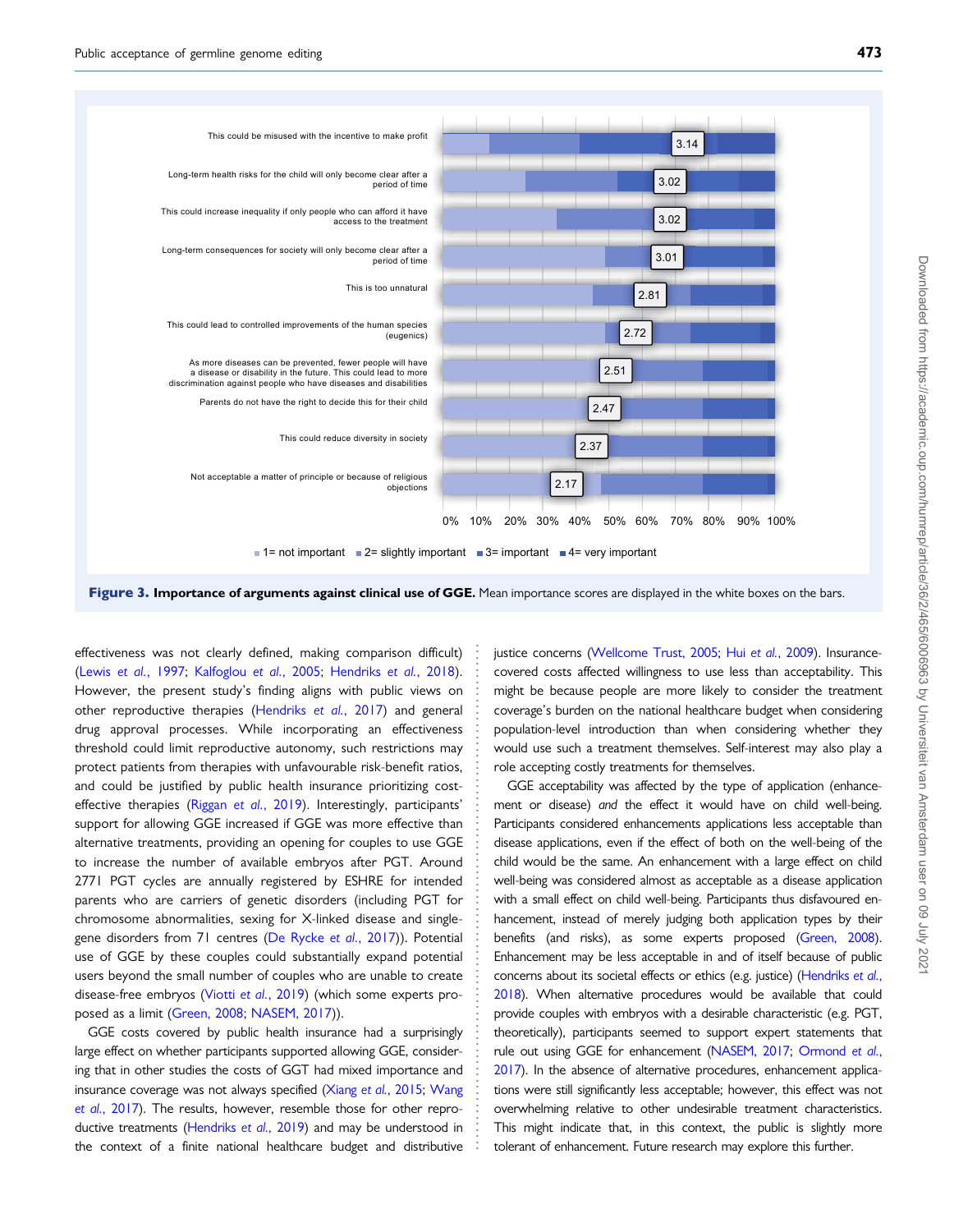<span id="page-10-0"></span>

Figure 4. The effect of the treatment characteristics on whether participants thought GGE should be allowed in the  $\bm{\sf{N}etherlands, when no alternative treatments/procedures are available.}$  Model parameters: 2 log-likelihood  $= -542$ ; Pseudo R $^2$   $= 0.591$ ; consistent Akaike Info Criterion = 1183. \*A translation of the linear variable. Coefficient per per cent increase in child safety –0.24 [CI: –0.37 to -0.10]. \*\*A translation of the linear variable coefficient per per cent increase in effectiveness 0.06 [CI: 0.02 to 0.10].

. The effect of GGE on child well-being was previously reported to be a key argument for GGT ([Robillard](#page-13-0) et al., 2014; [Hendriks](#page-13-0) et al., [2018\)](#page-13-0). Furthermore, previous studies compared the acceptability of using GGE to prevent different diseases (e.g. HIV or a neuromuscular disease ([Hendriks](#page-13-0) et al., 2018)). However, because specific diseases differ in multiple ways, such comparisons do not reveal how the effect of GGE on child well-being influences GGE acceptability. While these previous studies did suggest that the effect on child well-being would likely influence GGE acceptability, to our knowledge, this study was the first to directly test—and confirm—this.

Similar to previous studies on GGT, being male was substantially associated with GGE acceptance ([Criger and Fekken, 2013](#page-12-0); [Weisberg](#page-14-0) et al.[, 2017\)](#page-14-0) and being young was slightly associated with GGE acceptance ([Weisberg](#page-14-0) et al., 2017). The result that low-income participants more frequently accept GGE contrasts with a Chinese study on GGT (Wang et al.[, 2017\)](#page-14-0). Surprisingly, considering various previously reported associations (e.g. [Wellcome Trust, 2005;](#page-14-0) [Weisberg](#page-14-0) et al., [2017\)](#page-14-0), other background variables had no effects in this study. This may relate to these previously reported effects being application- and context-dependent [\(Wellcome Trust, 2005;](#page-14-0) [Scheufele](#page-13-0) et al., 2017).

Alternatively, by using detailed vignettes about GGE, this study may have evaded some confounders, for example, that trust in institutions increases acceptance of biotechnologies by decreasing perceived risks and increasing perceived benefits ([Siegrist, 2000\)](#page-14-0). Uncertainty about societal consequences affected GGE acceptability more than specific potential societal consequences, corresponding to a low tolerance for uncertain long-term consequences of biotechnologies among the European public (Pardo et al.[, 2002\)](#page-13-0). Despite the importance participants attached to some of the other potential societal effects and ethical arguments for or against GGE ( $Figs 2$  and  $3$ ), the importance scores of these ethical arguments had surprisingly limited effects on GGE acceptability in the vignettes. Further research may provide deeper insight into public views on these broader ethical arguments.

#### **Implications**

. . . . . . . . . . . . . . . . . . . . . . . . . . . . . . . . . . . . . . . . . . . . . . . . . . . . . . . . . . . .

This study suggests that public support for allowing GGE is partially based on its risk-benefit profile as compared to an alternative treatment baseline, supporting previous qualitative findings on GGT [\(Wellcome Trust, 2005](#page-14-0)). This suggests that the general public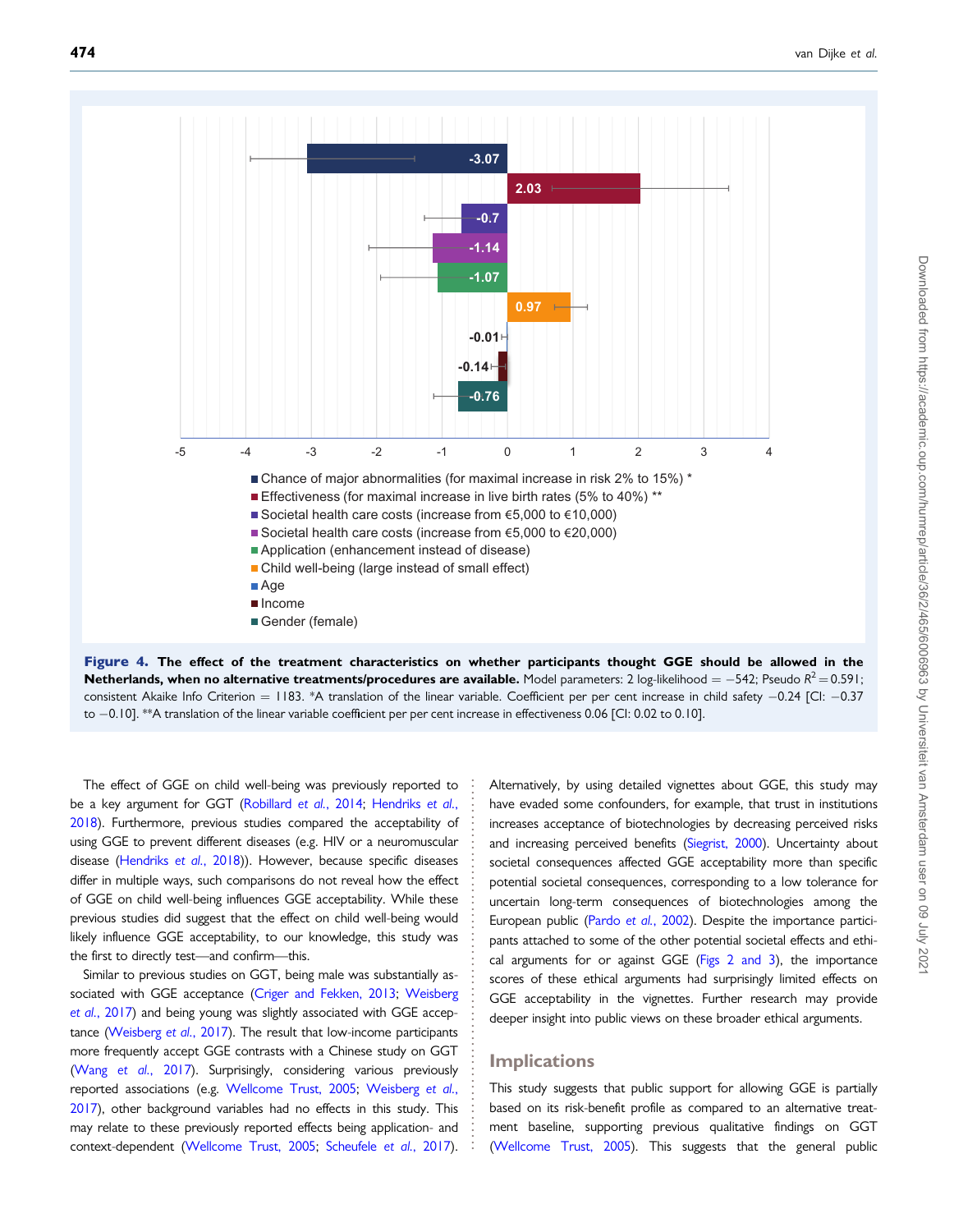<span id="page-11-0"></span>

Figure 5. The effect of the treatment characteristics on willingness to use GGE when no alternatives are available and on GGE acceptability when alternative treatments/procedures are available. (a) The effect of the treatment characteristics on whether participants would genetically modify their own embryo, when no alternative treatments/procedures are available. Model parameters: 2 log-likelihood =  $-542$ ; Pseudo R<sup>2</sup>  $=$  0.591; consistent Akaike Info Criterion  $=$  1183. If the 95% CI does not cross zero, the effect is significant at P < 0.05. \*A translation of the linear variable. Coefficient per per cent increase in child safety -0.21 [CI: -0.35 to -0.06]. \*\*A translation of the linear variable. Coefficient per per cent increase in effectiveness 0.03 [CI: 0.01 to 0.05]. (b) The effect of the treatment characteristics on whether participants thought GGE should be allowed in the Netherlands, when alternative treatments/procedures are available. Model parameters: 2 log-likelihood  $=$  $-637$ ; Pseudo R<sup>2</sup>  $=$  0.328; consistent Akaike Info Criterion  $=$  1352. If the 95% CI does not cross zero, the effect is significant at P  $<$  0.05.

> . . . . . . . . . . . . . . . . . .

. conceptualizes GGE in a way that is consistent with several expert and committee position statements on GGE or GGT ([Green, 2008;](#page-13-0) [Smith](#page-14-0) et al.[, 2012](#page-14-0); [NASEM, 2017;](#page-13-0) [Ormond](#page-13-0) et al., 2017). This in and of itself, as well as the relative importance of the different treatment characteristics to the public, provides input for future consideration of GGE ethics and policy. Additionally, areas in which participants diverged from expert views may justify further consideration and study, such as participants' increased approval of GGE when it would be more effective than current treatments. Finally, the results can inform the research agenda for developing GGE applications. Specifically, the increased risks, effectiveness and cost thresholds for accepting enhancement may help to determine when, if ever, the technology is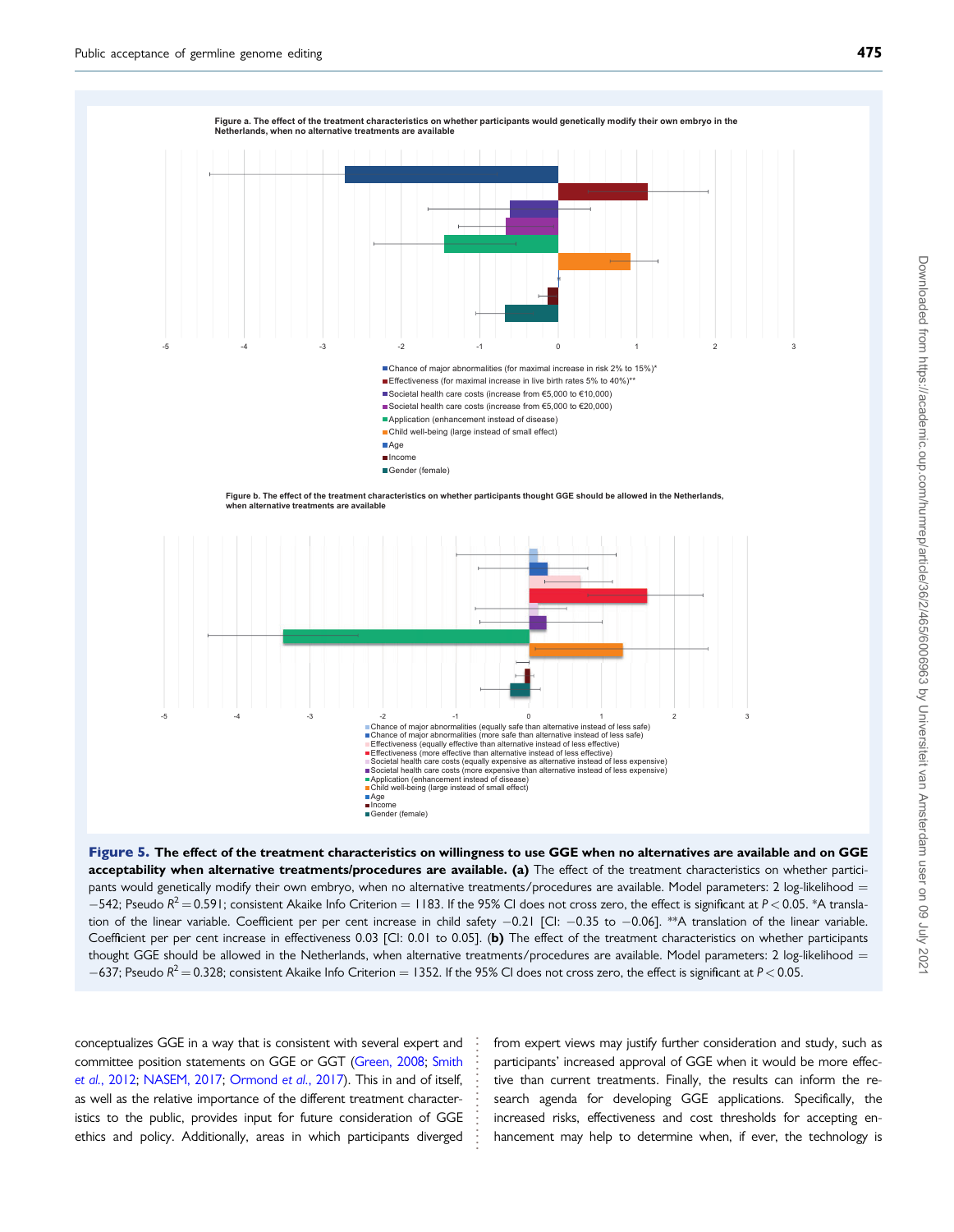<span id="page-12-0"></span>sufficiently advanced to consider enhancement applications. Generally, GGE policy should take into consideration both expert perspectives including rigorous normative analysis and—given the societal interest public views on the ethics of GGE.

Several areas require further research. First, cultural differences, patients' views, and the effects of other treatment characteristics on GGE acceptability should be explored. Second, further analysis should clarify whether using donor gametes or adoption (not leading to genetic parenthood) is a 'reasonable alternative' to GGE. Whereas the dominant view is that these are not 'reasonable alternatives' [\(NASEM,](#page-13-0) [2017\)](#page-13-0), conceptual bioethics papers (e.g. [Hyun and Osborn, 2017\)](#page-13-0) and an empirical paper [\(Hendriks](#page-13-0) et al., 2019) have challenged this. Finally, this study may serve as an example of the merits of the more comprehensive and nuanced public engagement necessary for other highimpact emerging technologies [\(Riggan](#page-13-0) et al., 2019).

# Supplementary data

[Supplementary data](https://academic.oup.com/humrep/article-lookup/doi/10.1093/humrep/deaa212#supplementary-data) are available at Human Reproduction online.

# Acknowledgements

We thank the participants, Flycatcher for disseminating the survey and Dr Robin Lovell-Badge and Ms Karin Janssen for their critical review of the study design.

# Authors' roles

I.D. contributed to the data collection, analysis and manuscript drafting. M.W. contributed to the study design, analysis and manuscript drafting. B.E.B. contributed to critical discussion. A.L.B., L.H., R.V. and S.R. contributed to the study design and critical discussion. S.H. contributed to all components of the study.

# Funding

Young Academy of the Royal Dutch Academy of Sciences (UPS/RB/ 745), Alliance Grant of the Amsterdam Reproduction and Development Research Institute (I.D., 2017–170116) and National Institutes of Health Intramural Research Programme (S.H.).

# Conflict of interest

None.

# **Disclaimer**

The views expressed are the authors' own and do not reflect those of the National Institutes of Health, the Department of Health and Human Services or the US government.

# References

Adelman B, Albright C, Andrews L, Annas G, Appelbaum PS, Azam U, Barrett D, Bennett J, Burns JW, Callahan D et al. Clinical Germline gene editing letter to U.S. Department of Health and Human Services. American Society of Gene and Cell Therapy, 2019. [https://www.asgct.org/global/documents/clinical-germline-gene](https://www.asgct.org/global/documents/clinical-germline-gene-editing-letter.aspx)[editing-letter.aspx](https://www.asgct.org/global/documents/clinical-germline-gene-editing-letter.aspx).

- Andorno R, Baylis F, Darnovsky M, Dickenson D, Haker H, Hasson K, Lowthorp L, Annas GJ, Bourgain C, Drabiak K et al. Geneva statement on heritable human genome editing: the need for course correction. Trends Biotechnol 2020;38:351–354.
- Bærøe K. Incommensurable processes of reasoning and implications for empirical and normative bioethics. AJOB Empir Bioeth 2020; I I:  $2 - 4$ .
- Baltimore D, Berg P, Botchan M, Carroll D, Charo RA, Church G, Corn JE, Daley GQ, Doudna JA, Fenner M. A prudent path forward for genomic engineering and germline gene modification. Science 2015;348:36-38.
- Berg BA. Markov Chain Monte Carlo Simulations and Their Statistical Analysis. Singapore: World Scientific Publishing Company, 2004.
- Blendon RJ, Gorski MT, Benson JM. The public and the gene-editing revolution. N Engl J Med 2016;374:1406-1411.
- Botkin JR. The case for banning heritable genome editing. Genet Med 2020;22:487–489.
- Bridges JF, Hauber AB, Marshall D, Lloyd A, Prosser LA, Regier DA, Johnson FR, Mauskopf J. Conjoint analysis applications in health—a checklist: a report of the ISPOR Good Research Practices for Conjoint Analysis Task Force. Value Health 2011;14:403–413.
- Cavaliere G. Genome editing and assisted reproduction: curing embryos, society or prospective parents? Med Health Care Philos  $2017;21:1-11.$
- Chan S, Donovan PJ, Douglas T. et al. Genome editing technologies and human germline genetic modification: The Hinxton Group Consensus Statement. Am | Bioeth 2015; 15:42-47.
- Criger B, Fekken CG. Human germline engineering: a study of attitudes among Canadian university students and the American Public. Int | Humanit Soc Sci 2013;3:148-159.
- Critchley C, Nicol D, Bruce G, Walshe J, Treleaven T, Tuch, B. Predicting public attitudes toward gene editing of germlines: the impact of moral and hereditary concern in human and animal applications. Frontiers in Genetics 2019;9:704.
- Crne-Hladnik H, Peklaj C, Kosmelj K, Hladnik A, Javornik B.Assessment of Slovene secondary school students' attitudes to biotechnology in terms of usefulness, moral acceptability and risk perception. Public Understanding of Science 2009; **8:**747-758.
- De Rycke M, Goossens V, Kokkali G, Meijer-Hoogeveen M, Coonen E, Moutou C. ESHRE PGD Consortium data collection XIV–XV: cycles from January 2011 to December 2012 with pregnancy follow-up to October 2013†. Hum Reprod 2017;32:1974–1994.
- de Wert G, Heindryckx B, Pennings G, Clarke A, Eichenlaub-Ritter U, van El C, Forzano F, Goddijn M, Howard HC, Radojkovic D et al. Responsible innovation in human germline gene editing. Background document to the recommendations of ESHG and ESHRE. Hum Reprod Open 2018;2018:hox024.
- Delhove J, Osenk I, Prichard I, Donnelley M. Public acceptability of gene therapy and gene editing for human use: a systematic review. Hum Gene Ther 2020;31:20-46.
- Duffy J, Al Ahwany H, Bhattacharya S, Collura B, Curtis C, Evers J, Farquharson R, Franik S, Giudice L, Khalaf Y et al. Developing a core outcome set for future infertility research: an international consensus development study. Hum Reprod 2020;In press.

. . . . . . . . . . . . . . . . . . . . . . . . . . . . . . . . . . . . . . . . . . . . . . . . . . . . . . . . . . . . . . . . . . . . . . . . . . . . . . . . . . . . . . . . . . . . . . . . . . . . . . . . . . . . . . . . . . . . . . . . . . . . . . . . . . . . . . . . . . . . . . . . . . . . . . . . . . . . . . . . . . . . . . . . . . . . .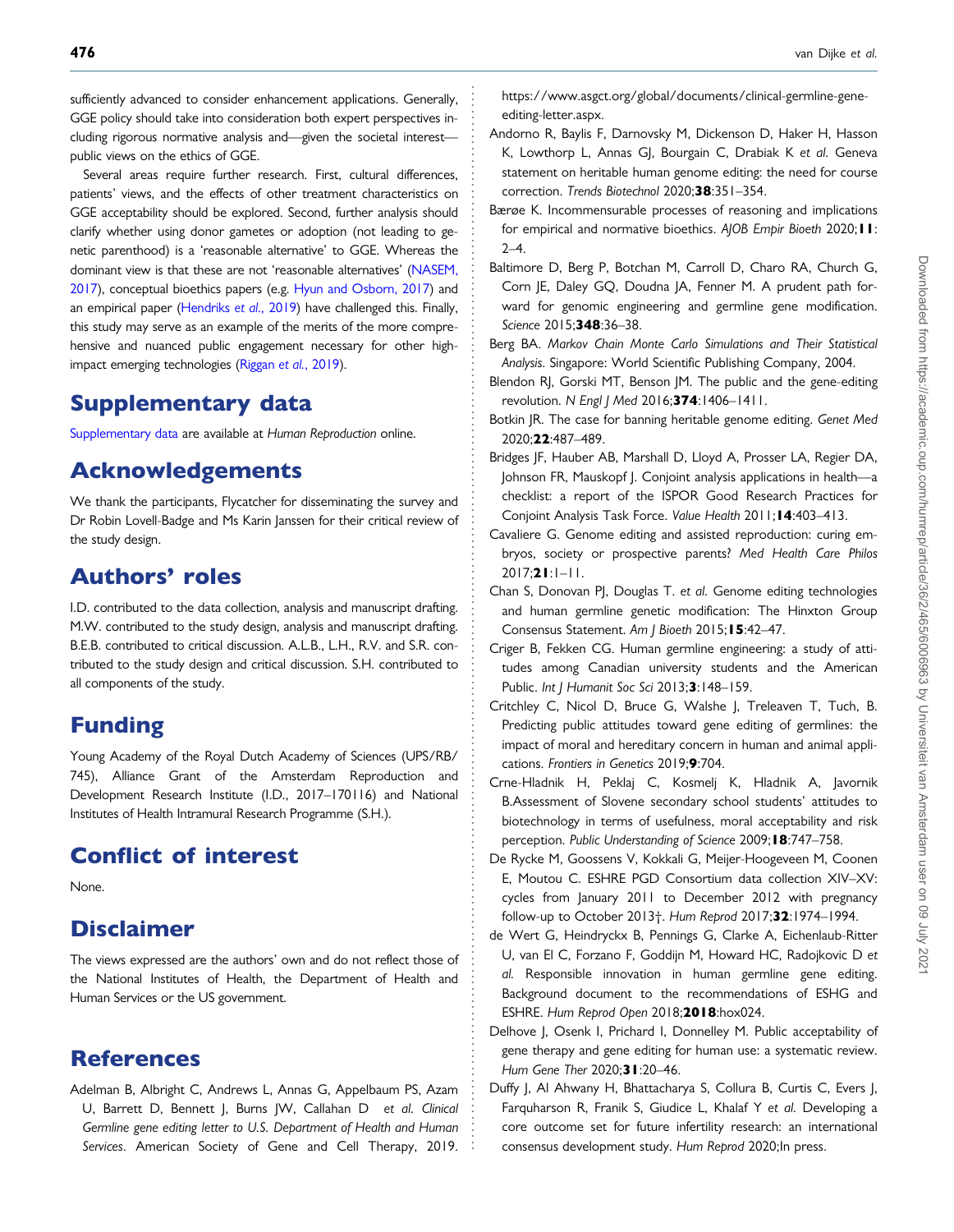- <span id="page-13-0"></span>. Friedmann T, Jonlin EC, King NMP, Torbett BE, Wivel NA, Kaneda Y, Sadelain M.ASGCT and JSGT Joint Position Statement on Human Genomic Editing. Mol Ther 2015;23:1282.
- Funk C, Hefferon M. Public Views of Gene Editing for Babies Depend on How It Would Be Used. Pew Research Center, 2018. [https://www.](https://www.pewresearch.org/science/2018/07/26/public-views-of-gene-editing-for-babies-depend-on-how-it-would-be-used/) [pewresearch.org/science/2018/07/26/public-views-of-gene-edit](https://www.pewresearch.org/science/2018/07/26/public-views-of-gene-editing-for-babies-depend-on-how-it-would-be-used/) [ing-for-babies-depend-on-how-it-would-be-used/](https://www.pewresearch.org/science/2018/07/26/public-views-of-gene-editing-for-babies-depend-on-how-it-would-be-used/).
- Funk C, Kennedy B, Sciupac E. US public wary of biomedical technologies to 'enhance'human abilities. Pew Research Center 2016:1–131. [https://www.pewresearch.org/science/2016/07/26/u-s-public](https://www.pewresearch.org/science/2016/07/26/u-s-public-wary-of-biomedical-technologies-to-enhance-human-abilities/)[wary-of-biomedical-technologies-to-enhance-human-abilities/.](https://www.pewresearch.org/science/2016/07/26/u-s-public-wary-of-biomedical-technologies-to-enhance-human-abilities/)
- Gaskell G, Allansdottir A, Allum N, Corchero C, Fischler C, Hampel J, Jackson J, Kronberger N, Mejlgaard N, Revuelta G. Europeans and biotechnology in 2005: patterns and trends. Final Rep Eurobarometer 2006;64: 1–88.
- Gaskell G, Allum N, Stares S. Europeans and Biotechnology in 2002: Eurobarometer 58.0. Brussels: European Commission, 2003.
- Gaskell G, Bard I, Allansdottir A, Da Cunha RV, Eduard P, Hampel J, Hildt E, Hofmaier C, Kronberger N, Laursen S. Public views on gene editing and its uses. Nat Biotechnol 2017;35:1021.
- Green RM. Babies by Design: The Ethics of Genetic Choice. New Haven and London: Yale University Press, 2008.
- Hadisoemarto PF, Castro MC. Public acceptance and willingness-topay for a future dengue vaccine: a community-based survey in Bandung, Indonesia. PLoS Negl Trop Dis 2013;7: 1-11.
- Hauber AB, Gonzalez JM, Groothuis-Oudshoorn CG, Prior T, Marshall DA, Cunningham C, IJzerman MJ, Bridges JF. Statistical methods for the analysis of discrete choice experiments: a report of the ISPOR conjoint analysis good research practices task force. Value Health 2016; 19:300-315.
- Heijligers M, van Montfoort A, Meijer-Hoogeveen M, Broekmans F, Bouman K, Homminga I, Dreesen J, Paulussen A, Engelen J, Coonen E et al. Perinatal follow-up of children born after preimplantation genetic diagnosis between 1995 and 2014. / Assist Reprod Genet 2018;35:1995–2002.
- Hendriks S, Giesbertz N, Bredenoord A, Repping S. Reasons for being in favour of or against genome modification: a survey of the Dutch general public. Hum Reprod Open 2018;2018:hoy008.
- Hendriks S, van Wely M, D'Hooghe TM, Meissner A, Mol F, Peeraer K, Repping S, Dancet EAF. The relative importance of genetic parenthood. Reprod Biomed Online 2019;39:103-110.
- Hendriks S, Vliegenthart R, Repping S, Dancet E. Broad support for regulating the clinical implementation of future reproductive techniques. Hum Reprod 2017;33:39-46.
- Holm S. Let us assume that gene editing is safe—the role of safety arguments in the gene editing debate. Camb Q Healthc Ethics 2019; 28:100–111.
- Howard HC, vn El C, Forzano F, Radojkovic D, Rial-Sebbag E, de Wert G, Borry P, Cornel MC. One small edit for humans, one giant edit for humankind? Points and questions to consider for a responsible way forward for gene editing in humans. Eur J Hum Genet 2018;26:1-11.
- Hui E, Chow K, Wu D, Liu A, Li Y. Opinion survey of the Hong Kong general public regarding genomic science and technology and their ethical and social implications. New Genet Soc 2009;28: 381–400.

. . . . . . . . . . . . . . . . . . . . . . . . . . . . . . . . . . . . . . . . . . . . . . . . . . . . . . . . . . . . . . . . . . . . . . . . . . . . . . . . . . . . . . . . . . . . . . . . . . . . . . . . . . . . . . . . . . . . . . . . . . . . . . . . . . . . . . . . . . . . . . . . . . . . . . . . . . . . . . . . . . . . . . . . . . . . .

- Hyun I, Osborn C. Query the merits of embryo editing for reproductive research now. Nat Biotechnol 2017;35:1023–1025.
- Ishii T. Germline genome-editing research and its socioethical implications. Trends Mol Med 2015;21:473-481.
- Kalfoglou AL, Doksum T, Bernhardt B, Geller G, LeRoy L, Mathews DJ, Evans JH, Doukas DJ, Reame N, Scott J. Opinions about new reproductive genetic technologies: hopes and fears for our genetic future. Fertil Steril 2005;83:1612–1621.
- Knoppers BM, Nguyenm MT, Noohi F, Kleiderman E. Human Genome Editing, Ethical and Policy Considerations. In Centre for Genomics and Policy (CGP) (ed). McGill University and Génome Québec Innovation Centre, Génome Québec, 2018. Montreal, Canada.
- Lander E, Baylis F, Zhang F, Charpentier E, Berg P. Adopt a moratorium on heritable genome editing. Nature 2019;567:165–168.
- Lewis J, Driver R, Leach J, Wood-Robinson C. Opinions on and attitudes towards genetic engineering. acceptable limits: a discussion task. Working Paper 7 of the Young People's Understanding of, and Attitudes to,"The New Genetics" Project. Centre for Studies in Science and Mathematics Education, University of Leeds, 1997.
- Liang P, Xu Y, Zhang X, Ding C, Huang R, Zhang Z, Lv J, Xie X, Chen Y, Li Y. CRISPR/Cas9-mediated gene editing in human tripronuclear zygotes. Protein Cell 2015;6:363–372.
- McCaughey, Budden DM, Sanfilippo PG, Gooden GEC, Fan L, Fenwick E, Rees G, MacGregor C, Si L, Chen C et al. A need for better understanding is the major determinant for public perceptions of human gene editing. Hum Gene Ther 2019;30:36-43.
- NASEM. Human Genome Editing: Science, Ethics, and Governance. Washington, DC: National Academies of Sciences, Engineering, Medicine, 2017.
- NCOB. Genome Editing and Human Reproduction: Social and Ethical Issues. London, UK: Nuffield Council on Bioethics, 2018.
- Ormond KE, Mortlock DP, Scholes DT, Bombard Y, Brody LC, Faucett WA, Nanibaa'A G, Hercher L, Isasi R, Middleton A. Human germline genome editing. Am J Hum Genet 2017;101: 167–176.
- Pardo R, Midden C, Miller JD. Attitudes toward biotechnology in the European Union. J Biotechnol 2002;98:9-24.
- Rabino I. Research scientists surveyed on ethical issues in genetic medicine: a comparison of attitudes of US and European researchers. New Genet Soc 2006;25:325–342.
- Regalado A. China's CRISPR babies: Read exclusive excerpts from the unseen original research. MIT Technol Rev 2019. [https://www.](https://www.technologyreview.com/2019/12/03/131752/chinas-crispr-babies-read-exclusive-excerpts-he-jiankui-paper/) [technologyreview.com/2019/12/03/131752/chinas-crispr-babies](https://www.technologyreview.com/2019/12/03/131752/chinas-crispr-babies-read-exclusive-excerpts-he-jiankui-paper/)[read-exclusive-excerpts-he-jiankui-paper/.](https://www.technologyreview.com/2019/12/03/131752/chinas-crispr-babies-read-exclusive-excerpts-he-jiankui-paper/)
- Riggan KA, Sharp RR, Allyse M. Where will we draw the line? Public opinions of human gene editing. Qual Health Res 2019;29: 1823–1835.
- Robillard J, Roskams-Edris D, Kuzeljevic B, Illes J. Prevailing public perceptions of the ethics of gene therapy. Hum Gene Ther 2014; 25:740–746.
- Ryan M, Gerard K. Using discrete choice experiments to value health care programmes: current practice and future research reflections. Appl Health Econ Health Policy 2003;2:55–64.
- Scheufele DA, Xenos MA, Howell EL, Rose KM, Brossard D, Hardy BW. US attitudes on human genome editing. Science 2017;357: 553–554.